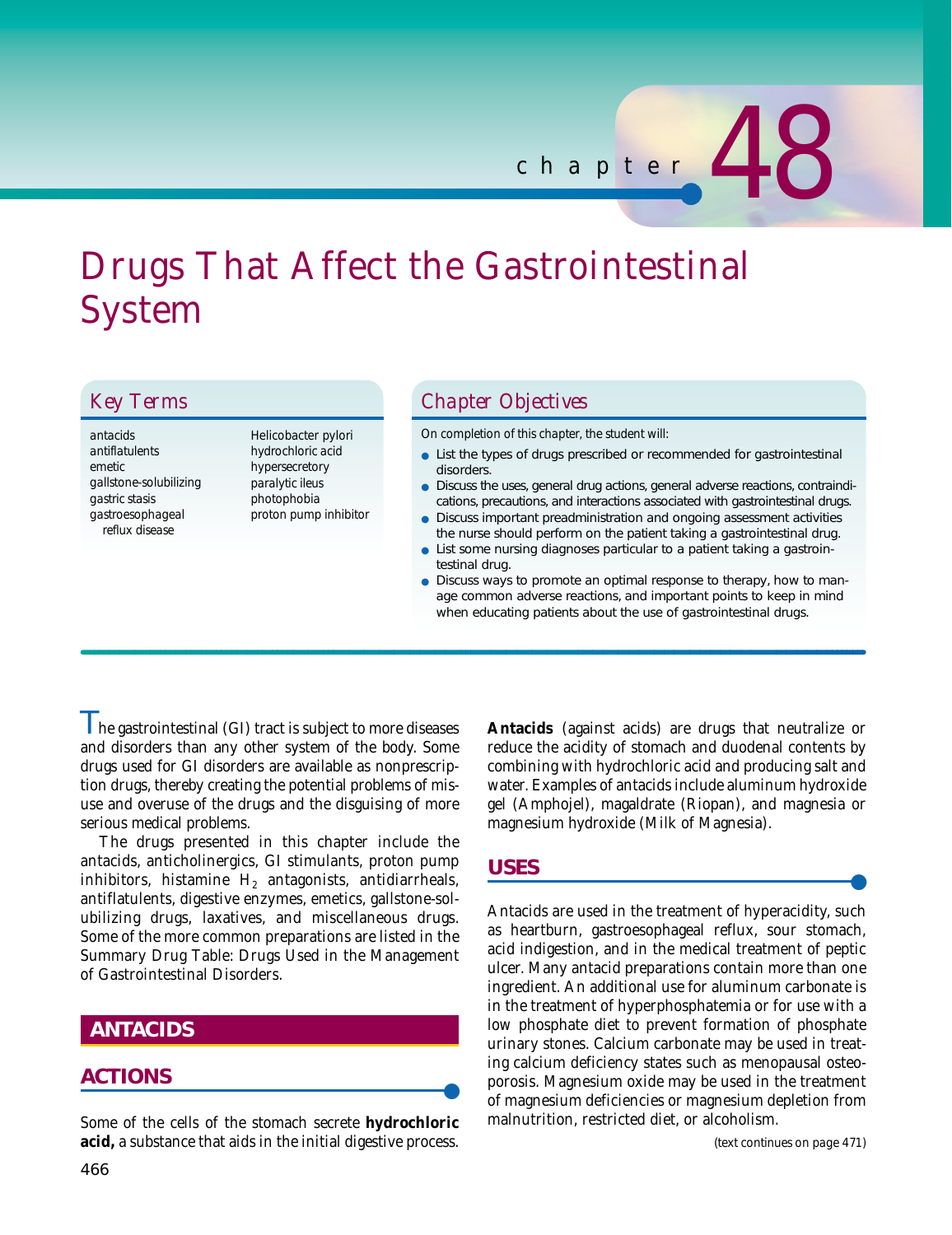#### **SUMMARY DRUG TABLE DRUGS USED IN THE MANAGEMENT OF GASTROINTESTINAL DISORDERS**

| <b>GENERIC NAME</b>                               | <b>TRADE NAME*</b>                                       | <b>USES</b>                                                                                                                                            | <b>DOSAGE RANGES</b>                                                                                                                                                                             |  |
|---------------------------------------------------|----------------------------------------------------------|--------------------------------------------------------------------------------------------------------------------------------------------------------|--------------------------------------------------------------------------------------------------------------------------------------------------------------------------------------------------|--|
| <b>Proton Pump Inhibitors</b>                     |                                                          |                                                                                                                                                        |                                                                                                                                                                                                  |  |
| esomeprazole magnesium<br>ess-oh-me'-pra-zol      | <b>Nexium</b>                                            | Erosive esophagitis,<br>gastroesophageal reflux<br>disease (GERD), long-term<br>treatment of pathologic<br>hypersecretory conditions                   | 20-40 mg/d PO                                                                                                                                                                                    |  |
| lansoprazole<br>lan-soe'-pra-zole                 | Prevacid                                                 | Duodenal ulcer, H. pylori<br>eradication in patients with<br>duodenal ulcer, gastric ulcer,<br>erosive esophagitis, GERD,<br>hypersecretory conditions | 15-30 mg/d PO                                                                                                                                                                                    |  |
| omeprazole<br>oh-me'-pra-zol                      | <b>Prilosec</b>                                          | Duodenal ulcer, H. pylori<br>eradication, hypersecretory<br>conditions, gastric ulcer,<br>erosive esophagitis, GERD,<br>hypersecretory conditions      | 20-40 mg/d PO; 60 mg/d<br>up to 120 mg TID                                                                                                                                                       |  |
| pantoprazole sodium<br>pan-toe'-pray-zol          | Protonix, Protonix IV                                    | <b>GERD</b>                                                                                                                                            | 40 mg PO daily to BID up<br>to 120 mg/d; IV, 80 mg;<br>maximum dosage 240 mg/d                                                                                                                   |  |
| rabeprazole sodium<br>rah-beh'-pray-zol           | <b>Aciphex</b>                                           | Duodenal ulcer, GERD,<br>hypersecretory conditions                                                                                                     | $2-60$ mg/d                                                                                                                                                                                      |  |
| <b>Miscellaneous Gastrointestinal Drugs</b>       |                                                          |                                                                                                                                                        |                                                                                                                                                                                                  |  |
| bismuth<br>subsalicylate                          | <b>Bismatrol</b><br>Pepto-Bismol,<br><b>Pink Bismuth</b> | Nausea, diarrhea, abdominal<br>cramps, H. pylori with<br>duodenal ulcer                                                                                | 2 tablets or 30 mL PO q<br>30 min-1 h up to<br>8 doses in 24 h                                                                                                                                   |  |
| balsalazide disodium<br>bal-sal'-a-zyde           | Colazal                                                  | <b>Ulcerative colitis</b>                                                                                                                              | 3 750-mg capsules PO<br>TID for 8 wk                                                                                                                                                             |  |
| infliximab<br>in-flicks'-ih-mab                   | Remicade                                                 | Crohn's disease,<br>rheumatoid arthritis                                                                                                               | RA: 3 mg/kg IV; Crohn's:<br>5 mg/kg IV                                                                                                                                                           |  |
| mesalamine<br>me-sal'-a-meen                      | Asacol, Rowasa,<br>generic                               | Treatment of active to moderate<br>ulcerative colitis,<br>proctosigmoiditis, or<br>proctitis                                                           | <b>Suspension enema:</b><br>4 g once daily in 60 mL;<br>rectal suppository:<br>500 mg (1 suppository)<br>BID; oral: 800 mg TID PO                                                                |  |
| misoprostol<br>mye-soe-prost'-ole                 | Cytotec                                                  | Prevention of gastric ulcers<br>caused by aspirin or NSAID use<br>(unlabeled use)                                                                      | 100-200 $\mu$ g QID PO                                                                                                                                                                           |  |
| olsalazine<br>ole-sal'-a-zeen                     | <b>Dipentum</b>                                          | Maintenance of remission of<br>ulcerative colitis in patients<br>intolerant of sulfasalazine                                                           | 1 g/d in two divided<br>doses PO                                                                                                                                                                 |  |
| sucralfate<br>soo-kral'-fate                      | Carafate, generic                                        | Active duodenal ulcer                                                                                                                                  | 1 g/d PO in divided doses                                                                                                                                                                        |  |
| sulfasalazine<br>sul-fa-sal'-a-zeen               | Azulfidine, generic                                      | Ulcerative colitis, rheumatoid<br>arthritis                                                                                                            | I g QID PO                                                                                                                                                                                       |  |
| <b>Antacids</b>                                   |                                                          |                                                                                                                                                        |                                                                                                                                                                                                  |  |
| aluminum carbonate gel,<br>basic<br>a-loo'-mi-num | <b>Basaljel</b>                                          |                                                                                                                                                        | 2 tablets or capsules or<br>10 mL of regular<br>suspension (in water or fruit<br>juice) or 5 mL of extra<br>strength suspension as<br>often as every 2 h, up<br>to 12 times daily<br>(continued) |  |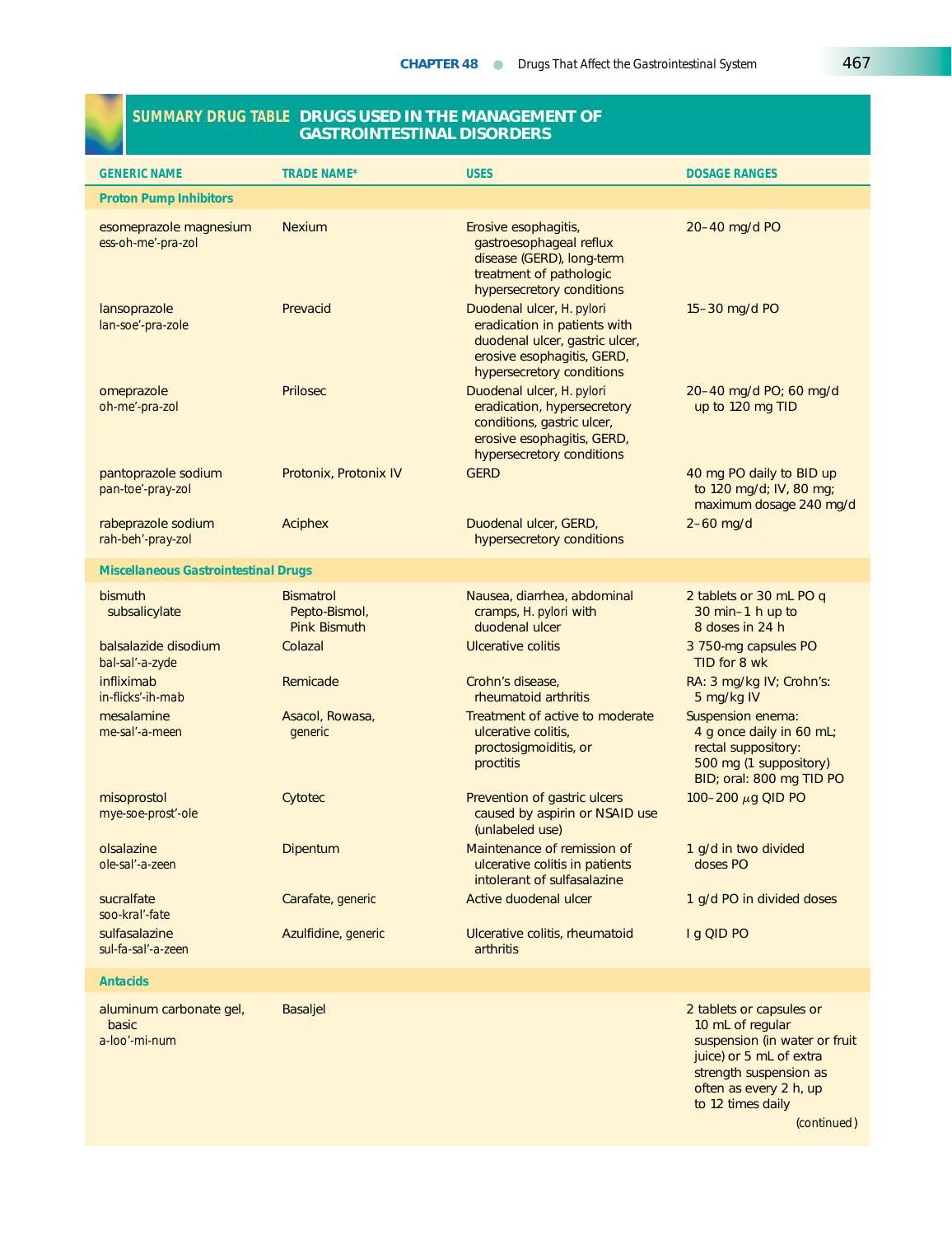#### **SUMMARY DRUG TABLE DRUGS USED IN THE MANAGEMENT OF GASTROINTESTINAL DISORDERS (***Continued***)**

| <b>GENERIC NAME</b>                                            | <b>TRADE NAME*</b>                             | <b>USES</b> | <b>DOSAGE RANGES</b>                                                                                                                                             |
|----------------------------------------------------------------|------------------------------------------------|-------------|------------------------------------------------------------------------------------------------------------------------------------------------------------------|
| aluminum hydroxide gel                                         | Alu-Tab, Amphojel,<br>Dialume, generic         |             | Tablets or capsules:<br>500-1500 mg 3-6 times<br>daily PO between meals<br>and HS; suspension:<br>5-15 mL as needed<br>between meals and HS PO                   |
| calcium carbonate<br>kal'-see-um                               | Chooz, Tums,<br>generic                        |             | 0.5-12 g PO as needed                                                                                                                                            |
| magaldrate<br>(hydroxymagnesium<br>aluminate)<br>mag'-al-drate | Riopan, generic                                |             | 980-1080 mg PO 1 and<br>3 hours after meals<br>and HS                                                                                                            |
| magnesia (magnesium<br>hydroxide)<br>mag-nee'-zee-ah           | Milk of Magnesia,<br><b>Phillips' Chewable</b> |             | Liquid: 5-15 mL PO QID with<br>water; tablets:<br>650 mg-1.3 g QID PO;<br>laxative: 15-60 mL PO<br>taken with liquid                                             |
| magnesium oxide<br>mag-nee'-zee-um                             | Mag-Ox 400,<br>Maox 420, Uro-mag,<br>generic   |             | Capsules: 280 mg-1.5 g<br>QID PO; tablets:<br>400-820 mg/d PO                                                                                                    |
| sodium bicarbonate<br>sow-dee'-um                              | Bell/ans.<br>generic                           |             | 0.3-2 g 1-4 times daily PO                                                                                                                                       |
| <b>Anticholinergics</b>                                        |                                                |             |                                                                                                                                                                  |
| belladonna                                                     | Generic                                        |             | Tincture: 0.6-1 mL TID-QID                                                                                                                                       |
| clindinium bromide<br>klin-din'-ee-um                          | Quarzan                                        |             | 2.5-5 mg PO TID-QID AC<br>and HS geriatric or<br>debilitated patients:<br>2.5 mg TID AC                                                                          |
| dicyclomine HCI<br>dye-sye-klo'-meen                           | Bentyl, Di-Spasz,<br>generic                   |             | Oral: 80-160 mg/d in<br>4 doses PO; parenteral:<br>80 mg/d IM                                                                                                    |
| glycopyrrolate<br>gly-ko-pie'-roll-ate                         | Robinul, Robinul<br>Forte, generic             |             | Oral: 1 mg TID or 2 mg<br>BID-TID PO; parenteral:<br>0.1-0.2 mg IM or IV<br>TID-QID                                                                              |
| 1-hyoscyamine sulfate<br>el-hi'-o-si-ah-meen                   | Anaspaz, Donnamar,<br>Levbid, Levsin           |             | Oral: 0.125-0.25 mg PO<br>TID-QID PO or<br>sublingually; sustained<br>release: 0.375-0.75 mg<br>q12h PO; parenteral:<br>0.25-0.5 mg SC, IM,<br><b>IV BID-QID</b> |
| mepenzolate bromide<br>me-pin-zo'-late                         | Cantil                                         |             | 25-50 mg QID with meals<br>and HS                                                                                                                                |
| methantheline bromide<br>meth-an'-tha-leen                     | Banthine,<br>generic                           |             | Adult: 50-100 mg PO q6h                                                                                                                                          |
| methscopolamine bromide<br>meth-sco-pol'-a-meen                | Pamine                                         |             | 2.5 mg 30 min AC and<br>2.5-5 mg HS PO                                                                                                                           |
| propantheline bromide<br>proe-pan'-the-leen                    | Pro-Banthine,<br>generic                       |             | 15 mg PO 30 min AC and HS                                                                                                                                        |
| tridihexethyl chloride<br>tri-di-hex'-eth-l                    | Pathilon                                       |             | 25-50 mg TID-QID AC and<br>50 mg HS PO                                                                                                                           |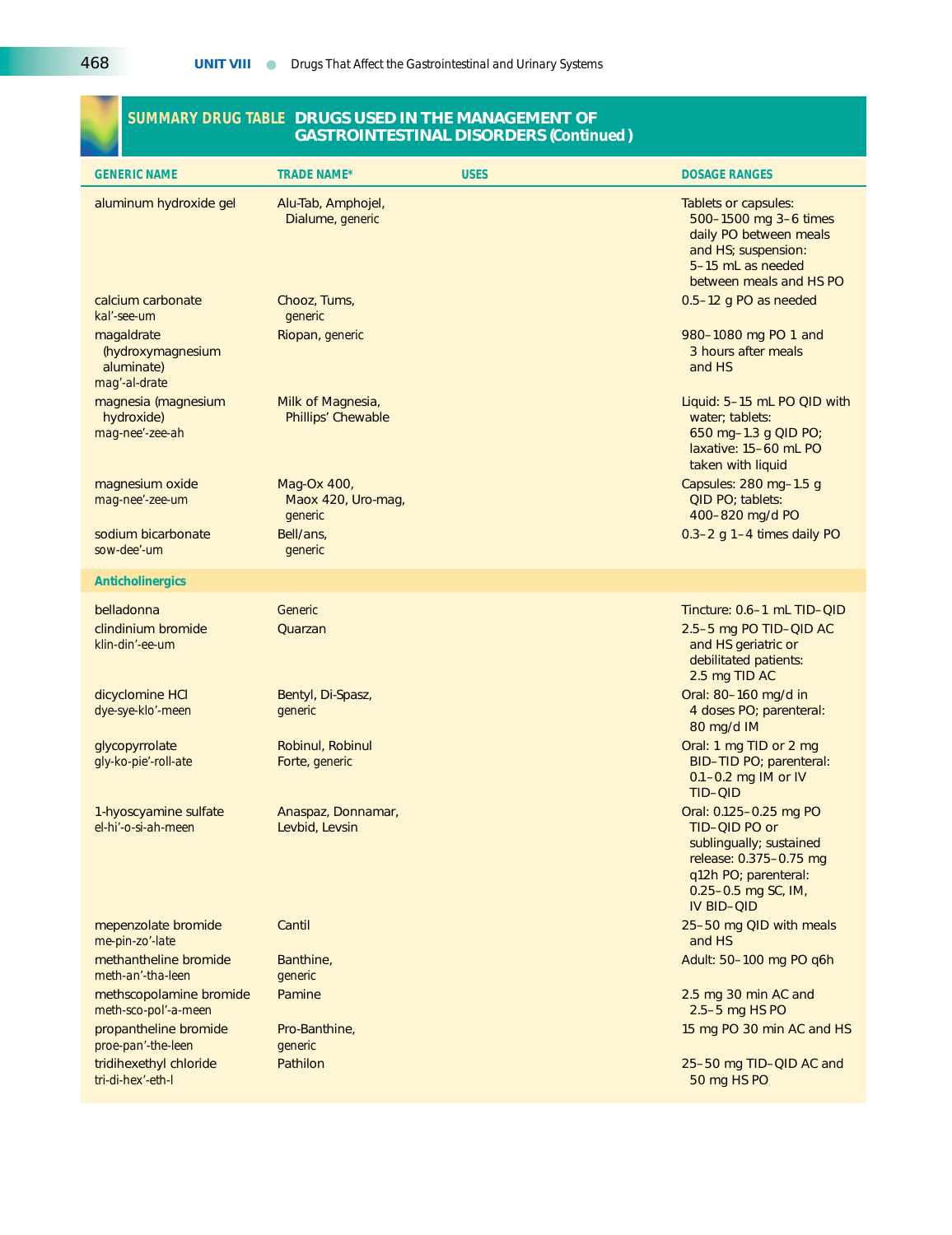#### **SUMMARY DRUG TABLE DRUGS USED IN THE MANAGEMENT OF GASTROINTESTINAL DISORDERS (***Continued***)**

| <b>GENERIC NAME</b>                                                          | <b>TRADE NAME*</b>                                                                 | <b>USES</b> | <b>DOSAGE RANGES</b>                                                                                                                                                                                                                                                      |
|------------------------------------------------------------------------------|------------------------------------------------------------------------------------|-------------|---------------------------------------------------------------------------------------------------------------------------------------------------------------------------------------------------------------------------------------------------------------------------|
| <b>Gastrointestinal Stimulants</b>                                           |                                                                                    |             |                                                                                                                                                                                                                                                                           |
| dexpanthenol<br>dex-pan'-the-nole<br>metoclopramide<br>met-oh-kloe-pra'-mide | llopan,<br>generic<br>Reglan,<br>generic                                           |             | 250-500 mg IM, IV<br>10-15 mg PO 30 min AC<br>and HS; 10-20 mg IM, IV                                                                                                                                                                                                     |
| Histamine H <sub>2</sub> Antagonists                                         |                                                                                    |             |                                                                                                                                                                                                                                                                           |
| cimetidine<br>sye-met'-i-deen                                                | Tagamet, Tagamet<br>HB, generic                                                    |             | 300-2400 mg/d PO;<br>300 mg q6h IM, IV;<br>50 mg/h continuous IV<br>infusion                                                                                                                                                                                              |
| famotidine<br>fa-moe'-ti-deen<br>nizatidine<br>ni-za'-ti-deen                | Pepcid, Pepcid IV,<br>generic<br><b>Axid Pulvules</b>                              |             | 20-40 mg PO, IV as<br>one dose or BID<br>Gastric or duodenal ulcer:<br>300 mg/d PO HS or<br>150 mg BID PO;<br>maintenance of healed<br>ulcer: 150 mg/d PO HS;<br>heartburn: 75 mg<br>PO $1/2-1$ h before food or<br>beverages that cause the<br>problem, taken with water |
| ranitidine<br>ra-nye'-te-deen                                                | Zantac                                                                             |             | 150 mg PO BID or 300 mg<br>PO HS; 50 mg q6-8h IM,<br>IV (do not exceed<br>400 mg/d)                                                                                                                                                                                       |
| <b>Antidiarrheals</b>                                                        |                                                                                    |             |                                                                                                                                                                                                                                                                           |
| difenoxin HCI<br>with atropine<br>dye-fen-ox'-in-<br>a'-troe-peen            | Motofen                                                                            |             | Initial dose 2 tablets PO,<br>then 1 tablet after each<br>loose stool (no more than<br>8 mg/d for no more<br>than 2 days)                                                                                                                                                 |
| diphenoxylate HCI<br>with atropine<br>di-fen-ox'-i'-late                     | Lomotil, Lonox, generic                                                            |             | Initial dose 5 mg PO<br>TID-QID as needed                                                                                                                                                                                                                                 |
| loperamide HCI<br>loe-per'-a-mide                                            | Imodium A-D,<br>Kaopectate II,<br><b>Maalox Anti-Diarrheal</b><br>caplets, generic |             | Initial dose 4 mg PO then<br>2 mg after each loose<br>stool (no more than<br>$16 \text{ mg/d}$                                                                                                                                                                            |
| <b>Antiflatulents</b>                                                        |                                                                                    |             |                                                                                                                                                                                                                                                                           |
| charcoal<br>char'-kole<br>simethicone                                        | Liqui-Char,<br>generic<br>Gas-X, Mylicon,                                          |             | 520 mg PO after meals or<br>at the first sign of<br>discomfort (up to 4.16 g/d)<br>Capsules: 125 mg PO QID                                                                                                                                                                |
| sigh-meth'-ih-kohn                                                           | generic                                                                            |             | PC and HS; tablets:<br>40-125 mg PO QID PC<br>and HS; drops: 40-80 mg<br>PO QID PC and HS<br>(up to 500 mg/d)<br>(continued)                                                                                                                                              |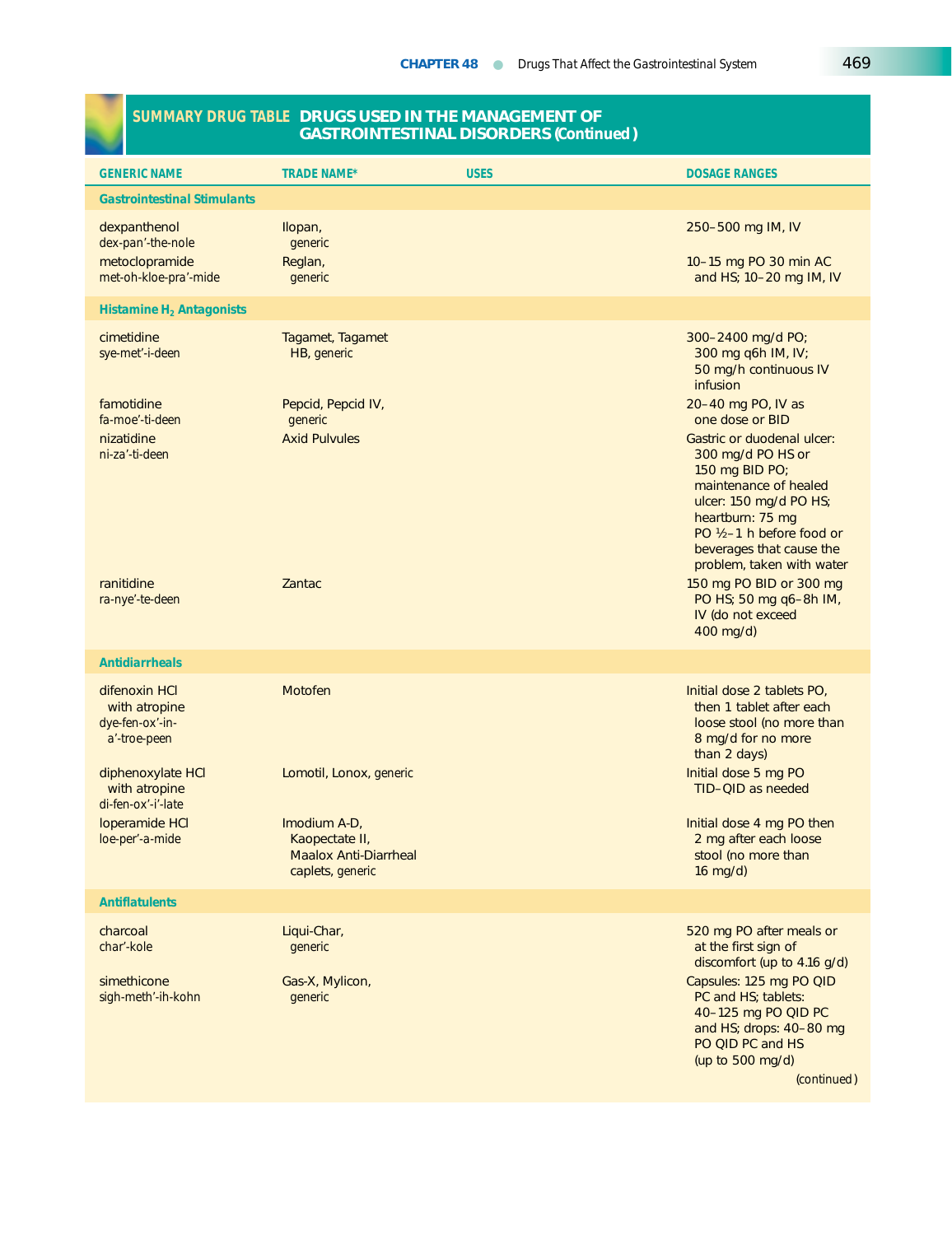#### *Digestive Enzymes* pancreatin Creon, Digepepsin, 1–2 tablets PO with meals<br>
pan-kre-at'-in Connazyme Donnazyme considers a consider the consideration of shacks *pan-kre-at'-in* Donnazyme or snacks pancrelipase Cotazym Capsules, 2000–48,000 lipase PO with a media of the control of the control of the control o<br>
pan-kre-li'-pase Covernance Control of the control of the control of the control of the control of the contr *pan-kre-li'-pase* Viokase Powder, meals and snacks; usually Ilozyme tablets 1–3 capsules or tablets before or with meals and snacks **SUMMARY DRUG TABLE DRUGS USED IN THE MANAGEMENT OF GASTROINTESTINAL DISORDERS (***Continued***) GENERIC NAME TRADE NAME\* USES DOSAGE RANGES**

#### *Emetics* apomorphine HCl *Generic* 2–10 mg SC; do not repeat *a-po-mor'-feen* ipecac syrup *Generic* 15–30 mL PO, followed by *ip'-e-kak* 3–4 glasses of water; children's dosage based on age: 5–15 mL PO followed

#### *Gallstone-Solubilizing Agent*

ursodiol and Actigall, and Actigall, and Actigall, and Actigative Control of the Action of the Actigative Control of the Actigative Control of the Actigative Control of the Actigative Control of the Actigative Control of t *ur-soe-dye'-ole generic* 2–3 divided doses

#### *Laxatives*

*Saline Laxatives*

*mag-nez'-e-um* Milk of Magnesia *Irritant or Stimulant Laxatives*

*kas-kar'-a-sa-grad'-a generic* the container **sen-oh-sides** Senexon, Senna-Gel, the container sense is the container

#### *Bulk-Producing Laxatives*

#### *Emollients*

#### *Fecal Softeners/Surfactants*

*dok'-yoo-sate* docusate calcium Surfak Liquigels, 240 mg/d until bowel<br>
(dioctvl calcium *generic generic* entering and a movements are *movements* are (dioctyl calcium *generic* movements are sulfosuccinate) *dok'-yoo-sate*

Senokot

psyllium Fiberall Tropical Fruit Flavor, The Content of Tropical Fruit Flavor, Follow directions on Follow directions on Sill'-i-um container Content of Genfiber, Hydrocil Instant, **Genfiber, Hydrocil Instant,** Konsyl, Metamucil, Serutan polycarbophil **Equalactin, FiberCon,** 1250 mg one to four times and the four times of the four times and the four<br>
pol-i-kar'-boe-fil Mitrolan Mitrolan Mitrolan and the four times of the four times of the four times of the

Milkinol, *generic*

(dioctyl sodium Ex-Lax Stool Softener,<br>sulfosuccinate: DDS) Modane Soft, generic **Modane Soft, generic** 

by 1⁄2—3 glasses of water

magnesium preparations Epsom Salt, Follow directions given on the container of the container of the container<br>
mag-nez'-e-um Milk of Magnesia

cascara sagrada **Auromatic Cascara, Follow directions given on** Aurora Cascara, Follow directions given on sennosides **Agoral, Ex-Lax, Follow directions given on** an extensive of the extension of the extension of the extension of the extension of the extension of the extension of the extension of the extension of the extension

bisacodyl Bisca-Evac, Dulcolax, Tablets: 10–15 mg daily PO<br>
bis-a-koe'-dill Modane Modane Modane Suppositories: 10 mg once **bis-a-koe'-dill community of the Modane Suppositories: 10 mg once** Suppositories: 10 mg once daily

daily or as needed (do not exceed 5 g in 24 h)

mineral oil 15–45 mL PO at HS Nondremul Plain, 15–15 mL PO at HS Nondremul Plain, 15–45 mL PO at HS

docusate sodium Colace, D-S-S, Colace, Colace, Colace, Coloce, Coloce, Coloce, Coloce, Coloce, Coloce, Coloce,<br>
Coloctyl sodium Coloce, Cx-Lax Stool Softener, Coloce, Coloce, Container Container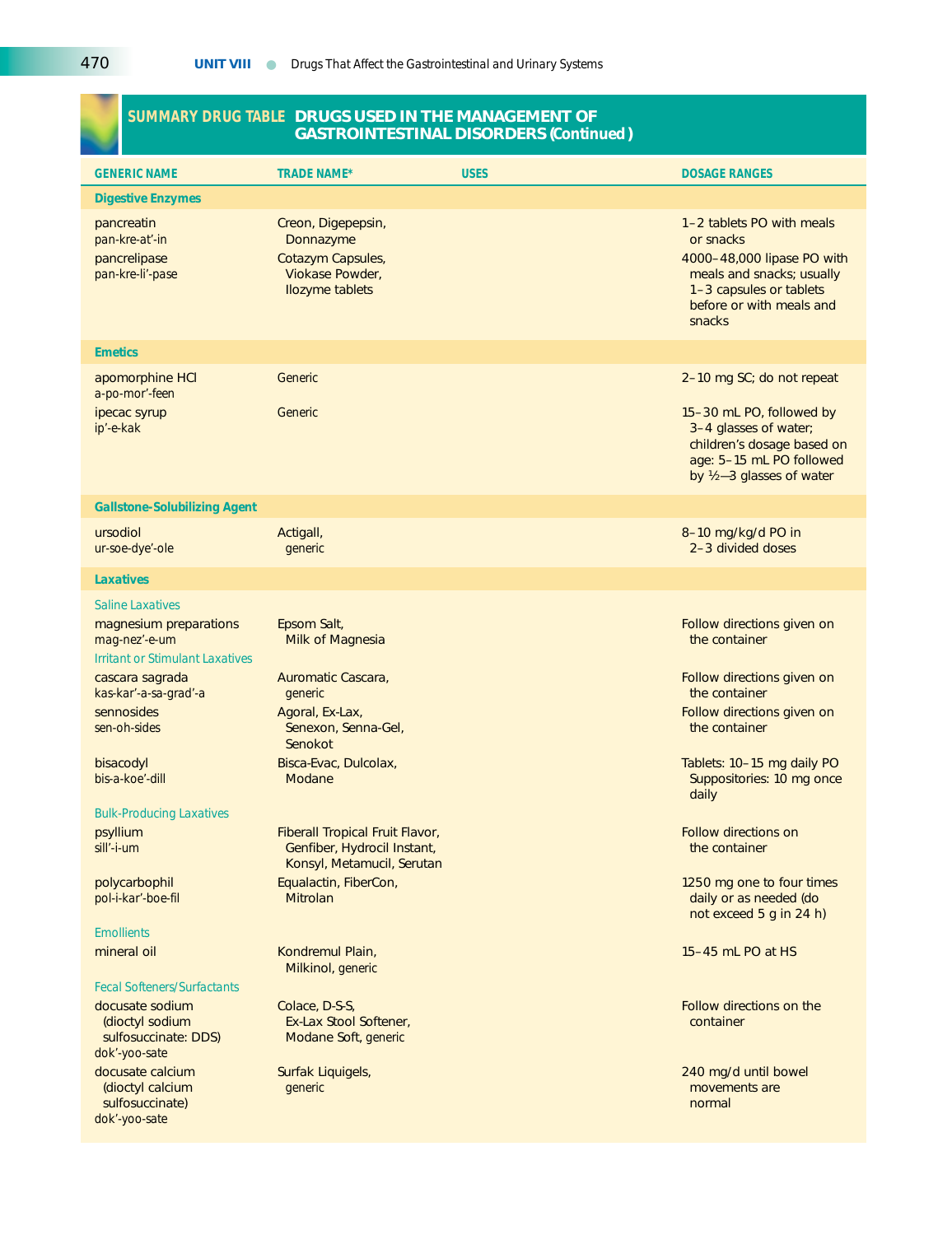#### **SUMMARY DRUG TABLE DRUGS USED IN THE MANAGEMENT OF GASTROINTESTINAL DISORDERS (***Continued***)**

| <b>GENERIC NAME</b>                                                         | <b>TRADE NAME*</b>                          | <b>USES</b> | <b>DOSAGE RANGES</b>                                                                                                                        |
|-----------------------------------------------------------------------------|---------------------------------------------|-------------|---------------------------------------------------------------------------------------------------------------------------------------------|
| <b>Hyperosmotic Agents</b><br>glycerin<br>gli'-ser-in                       | Colace Suppositories,<br>Sani-Supp, generic |             | Suppositories: insert 1 high<br>in the rectum and retain<br>15 min; rectal liquid:<br>insert all the liquid into<br>rectum toward the navel |
| lactulose<br>lak-tyoo-los                                                   | Chronulac, Constilac,<br>Duphalac, generic  |             | $10-60$ mL/d PO                                                                                                                             |
| <b>Bowel Evacuants</b>                                                      |                                             |             |                                                                                                                                             |
| polyethylene<br>glycol-electrolyte<br>solution (PEG-ES)<br>pol-e-eth-i-leen | CoLyte, GoLYTELY,<br>NuLytely, OCL, generic |             | 4 L oral solution before<br>GI exam (do not give<br>solid foods within 2 h<br>before administration)                                        |
| polyethylene<br>qlycol (PEG)<br>solution                                    | <b>MiraLax</b>                              |             | 17 g of powder/d in 8 oz<br>of water (48-72 h may<br>be required to produce<br>a bowel movement)                                            |
|                                                                             |                                             |             |                                                                                                                                             |

\*The term *generic* indicates the drug is available in generic form.

#### **ADVERSE REACTIONS** ●

The magnesium- and sodium-containing antacids may have a laxative effect and produce diarrhea. Aluminumand calcium-containing products tend to produce constipation. Some of the less common but more serious adverse reactions include:

- Aluminum-containing antacids—constipation, intestinal impaction, anorexia, weakness, tremors, and bone pain
- Magnesium-containing antacids—severe diarrhea, dehydration, and hypermagnesemia (nausea, vomiting, hypotension, decreased respirations)
- Calcium-containing antacids—rebound hyperacidity, metabolic alkalosis, hypercalcemia, vomiting, confusion, headache, renal calculi, and neurologic impairment
- Sodium bicarbonate—systemic alkalosis and rebound hypersecretion

Although the antacids have the potential for serious adverse reactions, they have a wide margin of safety, especially when used as prescribed.

#### **CONTRAINDICATIONS, PRECAUTIONS, AND INTERACTIONS** ●

The antacids are contraindicated in patients with severe abdominal pain of unknown cause and during lactation. Sodium-containing antacids are contraindicated in

patients with cardiovascular problems, such as hypertension or congestive heart failure, and those on sodium-restricted diets. Calcium-containing antacids are contraindicated in patients with renal calculi or hypercalcemia.

Aluminum-containing antacids are used cautiously in patients with gastric outlet obstruction. Magnesium- and aluminum-containing antacids are used cautiously in patients with decreased kidney function. The calciumcontaining antacids are used cautiously in patients with respiratory insufficiency, renal impairment, or cardiac disease. Antacids are classified as Pregnancy Category C drugs and should be used with caution during pregnancy.

Antacids may interfere with other drugs in three ways:

- **1.** Increasing the gastric pH, which causes a decrease in absorption of weakly acidic drugs and results in a decreased drug effect (eg, digoxin, phenytoin, chlorpromazine, and isoniazid)
- **2.** Absorbing or binding drugs to their surface, resulting in decreased bioavailability (eg, tetracycline)
- **3.** Affecting the rate of drug elimination by increasing urinary pH (eg, the excretion of salicylates is increased, whereas excretion of quinidine and amphetamines is decreased)

The following drugs have a decreased pharmacologic effect when administered with an antacid: corticosteroids, digoxin, chlorpromazine, oral iron products, isoniazid, phenothiazines, ranitidine, phenytoin, valproic acid, and the tetracyclines.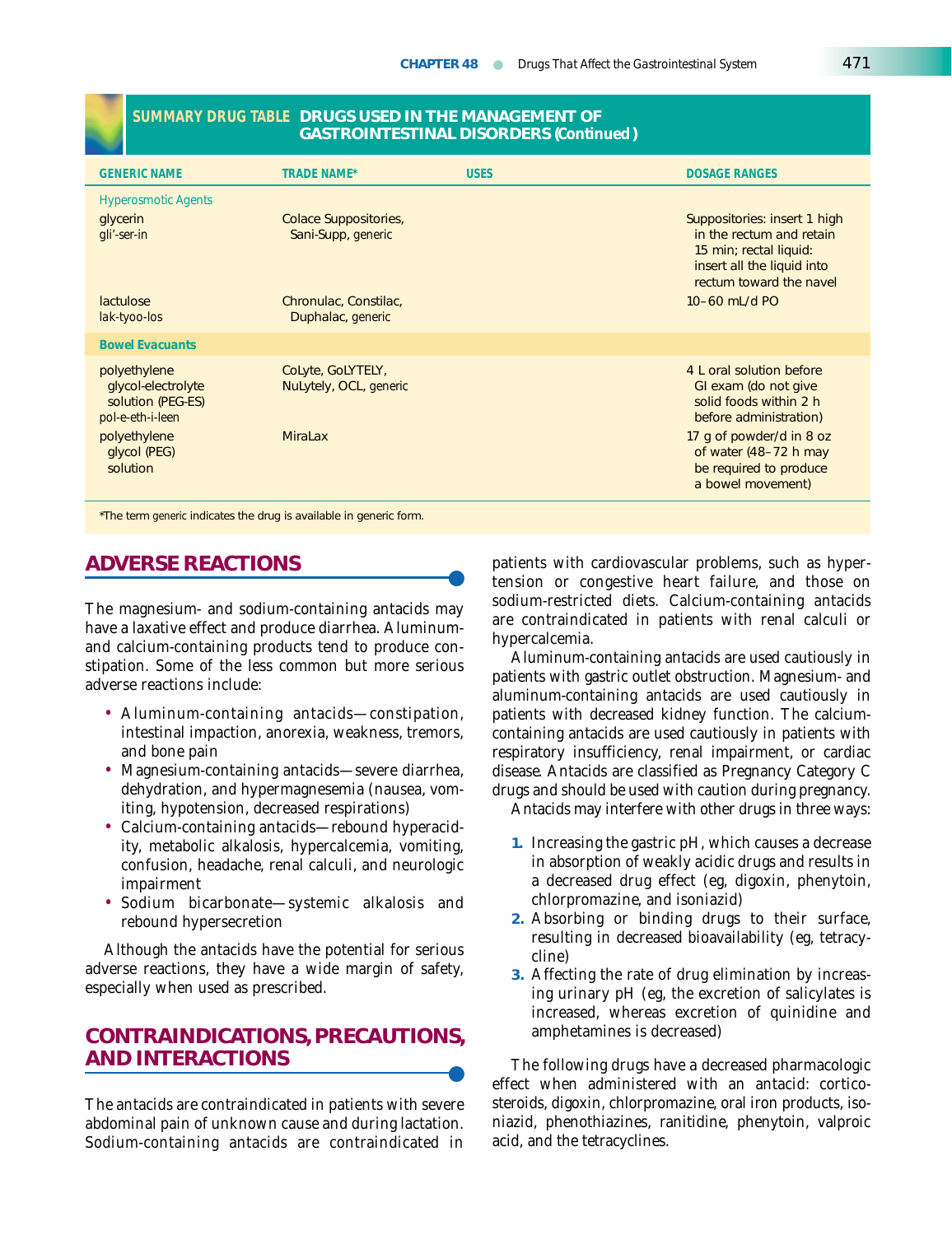#### **ANTICHOLINERGICS**

#### **ACTIONS** ●

Anticholinergics (cholinergic blocking drugs) reduce gastric motility and decrease the amount of acid secreted by the stomach (see Chap. 25). Examples of anticholinergics used for GI disorders include propantheline (Pro-Banthine) and glycopyrrolate (Robinul).

### **USES** ●

Specific anticholinergic drugs are occasionally used in the medical treatment of peptic ulcer. These drugs have been largely replaced by histamine  $H_2$  antagonists, which appear to be more effective and have fewer adverse drug reactions.

#### **ADVERSE REACTIONS**

Dry mouth, blurred vision, urinary hesitancy, urinary retention, nausea, vomiting, palpitations, and headache are some of the adverse reactions that may be seen with the use of anticholinergic drugs (see Chap. 25).

Contraindications, precautions, and interactions of the anticholinergic drugs are discussed in Chapter 25.

#### **GASTROINTESTINAL STIMULANTS**

#### **ACTIONS** ●

Metoclopramide (Reglan) and dexpanthenol (Ilopan) increase the motility of the upper GI tract. The exact mode of action of these drugs is unclear.

### **USES** ●

Oral preparations of metoclopramide are used in the treatment of symptomatic **gastroesophageal reflux disease** (GERD; a reflux or backup of gastric contents into the esophagus) and **gastric stasis** (failure to normally move food out of the stomach) in patients with diabetes. This drug is given intravenously (IV) to prevent nausea and vomiting associated with cancer chemotherapy and to prevent nausea and vomiting during the immediate postoperative period. Dexpanthenol may be given IV immediately after major abdominal surgery to reduce the risk of **paralytic ileus** (lack of peristalsis or movement of the intestines).

#### **ADVERSE REACTIONS** ●

The adverse reactions associated with metoclopramide are usually mild. Higher doses or prolonged administration may produce central nervous system (CNS) symptoms, such as drowsiness, dizziness, Parkinson-like symptoms (tremor, mask-like facial expression, muscle rigidity), depression, facial grimacing, motor restlessness, and involuntary movements of the eyes, face, or limbs. Dexpanthenol administration may cause itching, difficulty breathing, and urticaria.

#### **CONTRAINDICATIONS, PRECAUTIONS, AND INTERACTIONS**

The GI stimulants are contraindicated in patients with known hypersensitivity to the drugs, GI obstruction, gastric perforation or hemorrhage, or epilepsy. These drugs are secreted in breast milk and should not be used during lactation.

These drugs are used cautiously in patients with diabetes and cardiovascular disease. Metoclopramide is a Pregnancy Category B drug; dexpanthenol is a Pregnancy Category C drug.

The effects of metoclopramide are antagonized by concurrent administration of anticholinergics or narcotic analgesics. Metoclopramide may decrease the absorption of digoxin and cimetidine and increase absorption of acetaminophen, tetracyclines, and levodopa. Metoclopramide may alter the body's insulin requirements.

#### **HISTAMINE H2 ANTAGONISTS**

#### **ACTIONS** ●

These drugs inhibit the action of histamine at histamine  $H_2$  receptor cells of the stomach, which then reduces the secretion of gastric acid and reduces total pepsin output. The decrease in acid allows the ulcerated areas to heal. Examples of histamine  $H_2$  antagonists include cimetidine (Tagamet), famotidine (Pepcid), nizatidine (Axid Pulvules), ranitidine (Zantac).

### **USES** ●

These drugs are used for the medical treatment of a gastric or duodenal ulcer, gastric **hypersecretory** (excessive gastric secretion of hydrochloric acid) conditions, and GERD. These drugs may also be used as prophylaxis of stress-related ulcers and acute upper GI bleeding in critically ill patients.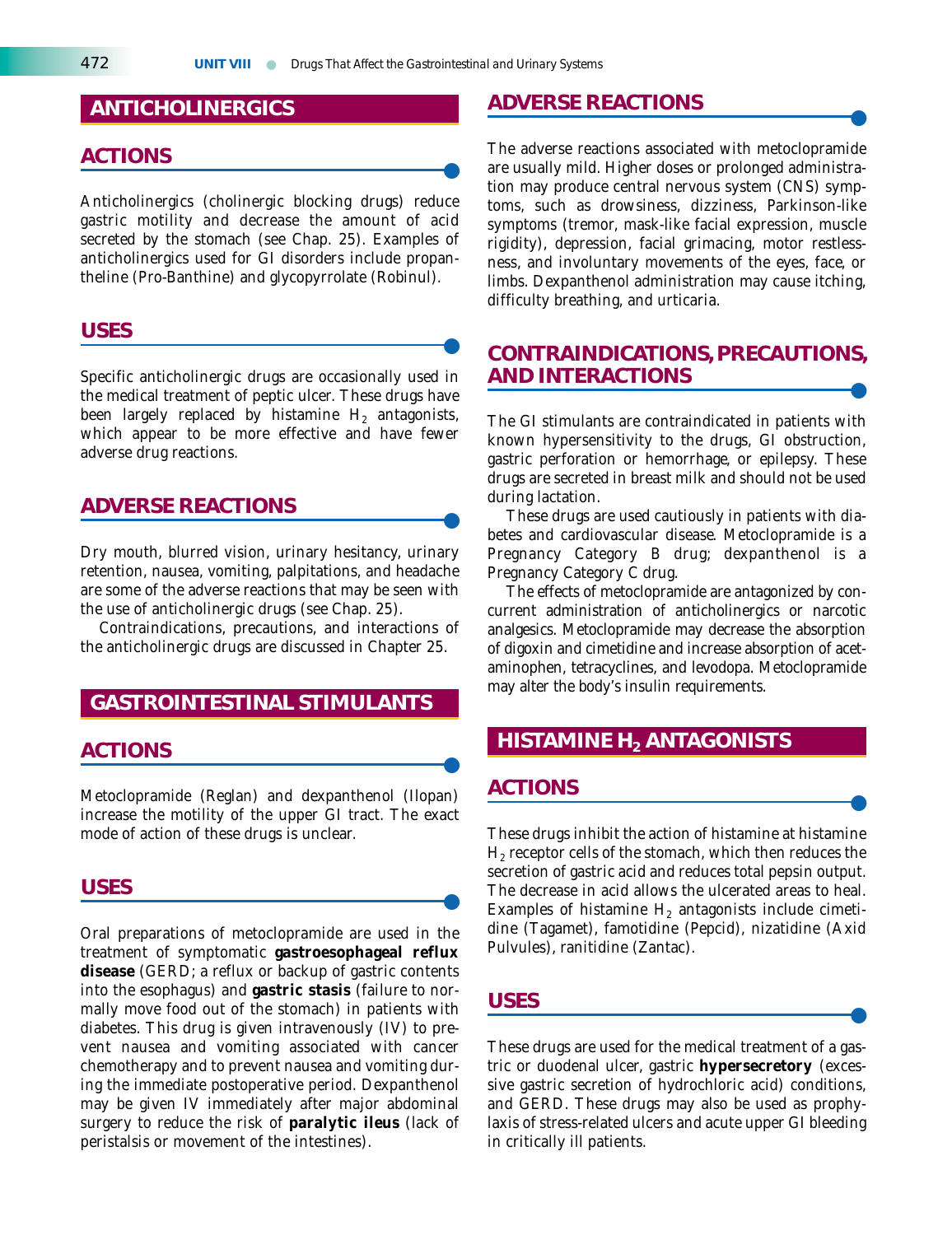#### **ADVERSE REACTIONS** ●

Adverse reactions of the histamine  $H_2$  antagonists include dizziness, somnolence, headache, confusion, hallucinations, diarrhea, and impotence (that is reversible when the drug is discontinued). Adverse reactions are usually mild and transient.

### **CONTRAINDICATIONS, PRECAUTIONS, AND INTERACTIONS** ●

The histamine  $H_2$  antagonists are contraindicated in patients with a known hypersensitivity to the drugs.

These drugs are used cautiously in patients with renal or hepatic impairment and in the severely ill or debilitated patient. Cimetidine is used cautiously in patients with diabetes. The histamine  $H_2$  antagonists are used cautiously in the older adult (causes confusion). A dosage reduction may be required. Histamine antagonists are Pregnancy Category B (cimetidine, famotidine, and ranitidine) drugs and C (nizatidine) drugs and should be used with caution during pregnancy and lactation.

There are many drug–drug interactions with the histamine  $H_2$  antagonists. The following discussion does not cover all drugs that may interact with the  $H_2$  antagonists but represents some of the more common interactions. Antacids and metoclopramide may decrease absorption of the  $H_2$  antagonists if administered concurrently. Concurrent use of cimetidine and digoxin may decrease serum digoxin levels. There may be a decrease in white blood cell count when the  $H_2$  antagonists are administered with the alkylating drugs or the antimetabolites. There is an increased risk of toxicity of oral anticoagulants, phenytoin, quinidine, lidocaine, or theophylline when administered with  $H_2$  antagonists. Concurrent use of cimetidine and morphine increases the risk of respiratory depression.

### **ANTIDIARRHEALS**

#### **ACTIONS** ●

Antidiarrheals decrease intestinal peristalsis, which is usually increased when the patient has diarrhea. Examples of these drugs include difenoxin with atropine (Motofen), diphenoxylate with atropine (Lomotil), and loperamide (Imodium).

### **USES** ●

Antidiarrheals are used in the treatment of diarrhea.

#### **ADVERSE REACTIONS** ●

Diphenoxylate use may result in anorexia, nausea, vomiting, constipation, rash, dizziness, drowsiness, sedation, euphoria, and headache. This drug is a narcotic-related drug that has no analgesic activity but has sedative and euphoric effects and drug dependence potential. To discourage abuse, it is combined with atropine (an anticholinergic or cholinergic blocking drug), which causes dry mouth and other mild adverse effects. Loperamide is not a narcotic-related drug, and minimal adverse reactions are associated with its use. Occasionally, abdominal discomfort, pain, and distention have been seen, but these symptoms also occur with severe diarrhea and are difficult to distinguish from an adverse drug reaction.

#### **CONTRAINDICATIONS, PRECAUTIONS, AND INTERACTIONS** ●

These drugs are contraindicated in patients whose diarrhea is associated with organisms that can harm the intestinal mucosa (*Escherichia coli, Salmonella, Shigella*) and in patients with pseudomembranous colitis, abdominal pain of unknown origin, and obstructive jaundice. The antidiarrheal drugs are contraindicated in children younger than 2 years.

The antidiarrheal drugs are used cautiously in patients with severe hepatic impairment or inflammatory bowel disease. Antidiarrheals are classified as Pregnancy Category B drugs and should be used cautiously during pregnancy and lactation.

The antidiarrheal drugs cause an additive CNS depression when administered with alcohol, antihistamines, narcotics, and sedatives or hypnotics. There are additive cholinergic effects when administered with other drugs having anticholinergic activity, such as antidepressants or antihistamines. Concurrent use of the antidiarrheals with a monoamine oxidase inhibitor increases the risk of a hypertensive crisis.

#### **ANTIFLATULENTS**

#### **ACTIONS** ●

Simethicone (Mylicon) and charcoal are used as **antiflatulents** (against flatus or gas in the intestinal tract). Simethicone has a defoaming action that disperses and prevents the formation of mucus-surrounded gas pockets in the intestine. Charcoal is an absorbent that reduces the amount of intestinal gas.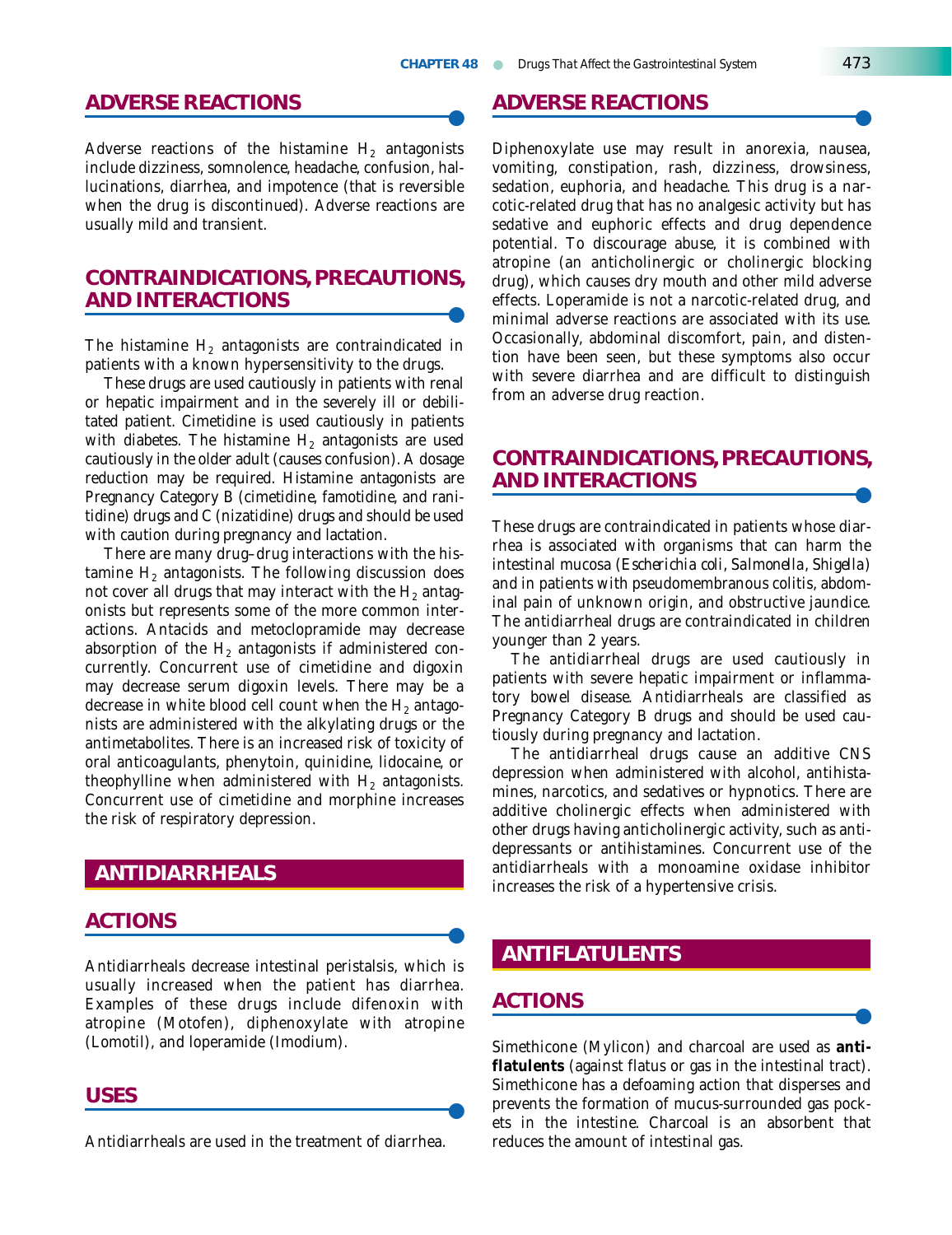### **USES** ●

Antiflatulents are used for the relief of painful symptoms of excess gas in the digestive tract. These drugs are useful as adjunctive treatment of any condition in which gas retention may be a problem (ie, postoperative gaseous distention, air swallowing, dyspepsia, peptic ulcer, irritable colon, or diverticulosis). In addition to its use for the relief of intestinal gas, charcoal may be used in the prevention of nonspecific pruritus associated with kidney dialysis treatment and as an antidote in poisoning. Simethicone is in some antacid products, such as Mylanta Liquid and Di-Gel Liquid.

#### **ADVERSE REACTIONS** ●

No adverse reactions have been reported with the use of antiflatulents.

#### **CONTRAINDICATIONS, PRECAUTIONS, AND INTERACTIONS**

The antiflatulents are contraindicated in patients with known hypersensitivity to any components of the drug. The pregnancy category of simethicone is unknown; charcoal is a Pregnancy Category C drug. There may be a decreased effectiveness of other drugs because of adsorption by charcoal, which can also adsorb other drugs in the GI tract. There are no known interactions with simethicone.

#### **DIGESTIVE ENZYMES**

#### **ACTIONS** ●

The enzymes pancreatin and pancrelipase, which are manufactured and secreted by the pancreas, are responsible for the breakdown of fats, starches, and proteins. These enzymes are necessary for the breakdown and digestion of food. Both enzymes are available as oral supplements.

### **USES** ●

These drugs are prescribed as replacement therapy for those with pancreatic enzyme insufficiency. Conditions or diseases that may cause a decrease in or absence of pancreatic digestive enzymes include cystic fibrosis, chronic pancreatitis, cancer of the pancreas, the malabsorption syndrome, surgical removal of all or part of the stomach, and surgical removal of all or part of the pancreas.

#### **ADVERSE REACTIONS** ●

No adverse reactions have been reported with the use of digestive enzymes; however, high doses may cause nausea and diarrhea.

### **CONTRAINDICATIONS, PRECAUTIONS, AND INTERACTIONS** ●

The digestive enzymes are contraindicated in patients with a hypersensitivity to hog or cow proteins and in patients with acute pancreatitis. The digestive enzymes are used cautiously in patients with asthma (an acute asthmatic attack can occur), hyperuricemia, and during pregnancy and lactation. These drugs are Pregnancy Category C drugs, and safe use in pregnancy has not been established.

Calcium carbonate or magnesium hydroxide antacids may decrease the effectiveness of the digestive enzymes. When administered concurrently with an iron preparation, the digestive enzymes decrease the absorption of oral iron preparations.

#### **EMETICS**

#### **ACTIONS** ●

The **emetic** (a drug that induces vomiting) ipecac causes vomiting because of its local irritating effect on the stomach and by stimulation of the vomiting center in the medulla.

### **USES** ●

Emetics are used to cause vomiting to empty the stomach rapidly when an individual has accidentally or intentionally ingested a poison or drug overdose. Not all poison ingestions or drug overdoses are treated with emetics.

#### **ADVERSE REACTIONS** ●

There are no apparent adverse reactions to ipecac. Although not an adverse reaction, a danger associated with any emetic is the aspiration of vomitus.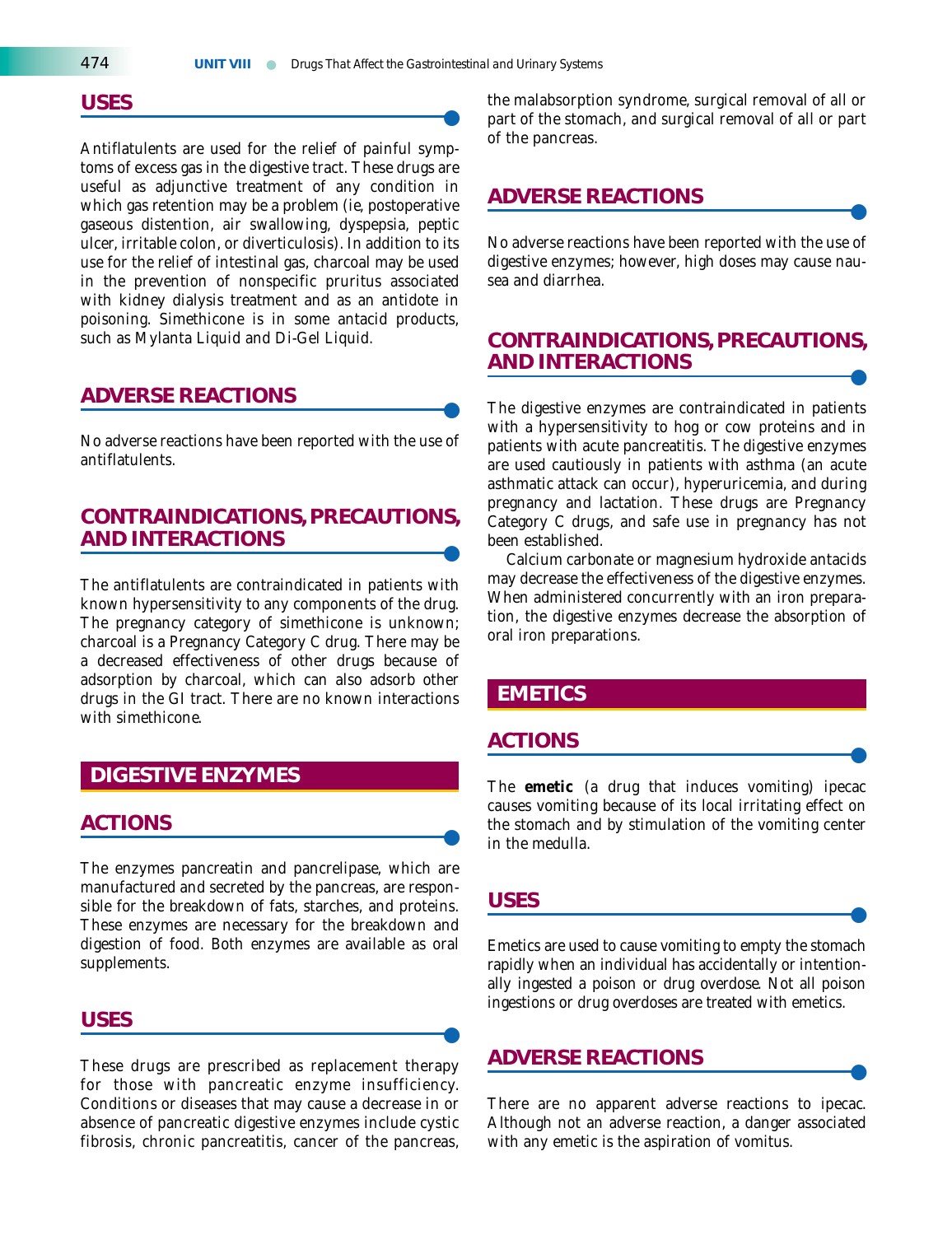#### **CONTRAINDICATIONS, PRECAUTIONS, AND INTERACTIONS** ●

Emetics are contraindicated in patients who are unconscious, semiconscious, or convulsing and in poisoning caused by corrosive substances, such as strong acids or petroleum products. Ipecac is a Pregnancy Category C drug, and safe use in pregnancy has not been established. Activated charcoal may absorb ipecac, negating its effects.

#### **GALLSTONE-SOLUBILIZING DRUGS**

#### **ACTIONS** ●

**Gallstone-solubilizing** (gallstone-dissolving) drugs, such as ursodiol (Actigall), suppress the manufacture of cholesterol and cholic acid by the liver. The suppression of the manufacture of cholesterol and cholic acid may ultimately result in a decrease in the size of radiolucent gallstones.

## **USES** ●

These drugs are used in the nonsurgical treatment of radiolucent gallstones. They are not effective for all types of gallstones and require many months of usage to produce results. Because of the potential toxic effects associated with long-term use, these drugs are recommended for only carefully selected and closely monitored patients.

#### **ADVERSE REACTIONS** ●

Diarrhea, cramps, nausea, and vomiting are the more common adverse drug reactions. A reduction in the dose may reduce or eliminate these problems. Prolonged use of these drugs may result in hepatotoxicity (toxic to the liver).

#### **CONTRAINDICATIONS, PRECAUTIONS, AND INTERACTIONS** ●

Ursodiol is used cautiously in patients with a hypersensitivity to the drug or bile salts and in patients with liver impairment, calcified stones, radiopaque stones or radiolucent bile pigment stones, severe acute cholecystitis, biliary obstruction, and gallstone pancreatitis. Ursodiol is used cautiously during pregnancy (Pregnancy Category B) and lactation. Absorption of ursodiol is decreased if the agent is taken with bile acid sequestering drugs or aluminum-containing antacids. Clofibrate, estrogens, and

oral contraceptives increase hepatic cholesterol secretion and encourage cholesterol gallstone formation and may counteract the effectiveness of ursodiol.

#### **LAXATIVES**

#### **ACTIONS** ●

There are various types of laxatives (see the Summary Drug Table: Drugs Used in the Management of Gastrointestinal Disorders). The action of each laxative is somewhat different, yet they produce the same result—the relief of constipation (Display 48-1).

### —————————————<del>————</del>

A laxative is most often prescribed for the short-term relief or prevention of constipation. Certain stimulant, emollient, and saline laxatives are used to evacuate the colon for rectal and bowel examinations. Fecal softeners or mineral oil are used prophylactically in patients who should not strain during defecation, such as after anorectal surgery or a myocardial infarction. Psyllium may be used in patients with irritable bowel syndrome and diverticular disease. Polycarbophil may be prescribed for constipation or diarrhea associated with irritable bowel syndrome and diverticulosis. Mineral oil is

#### **DISPLAY 48-1** ● **Actions of Different Types of Laxatives**

- Bulk-producing laxatives are not digested by the body and therefore add bulk and water to the contents of the intestines. The added bulk in the intestines stimulates peristalsis, moves the products of digestion through the intestine, and encourages evacuation of the stool. Examples of bulk-forming laxatives are psyllium (Metamucil) and polycarbophil (FiberCon).
- Emollient laxatives lubricate the intestinal walls and soften the stool, thereby enhancing passage of fecal material. Mineral oil is an emollient laxative.
- Fecal softeners promote water retention in the fecal mass and soften the stool. One difference between emollient laxatives and fecal softeners is that the emollient laxatives do not promote the retention of water in the stool. Examples of fecal softeners include docusate sodium (Colace) and docusate calcium (Surfak).
- Hyperosmolar drugs dehydrate local tissues, which causes irritation and increased peristalsis, with consequent evacuation of the fecal mass. Glycerin is a hyperosmolar drug.
- Irritant or stimulant laxatives increase peristalsis by direct action on the intestine. An example of an irritant laxative is cascara sagrada and senna (Senokot).
- Saline laxatives attract or pull water into the intestine, thereby increasing pressure in the intestine, followed by an increase in peristalsis. Magnesium hydroxide (Milk of Magnesia) is a saline laxative.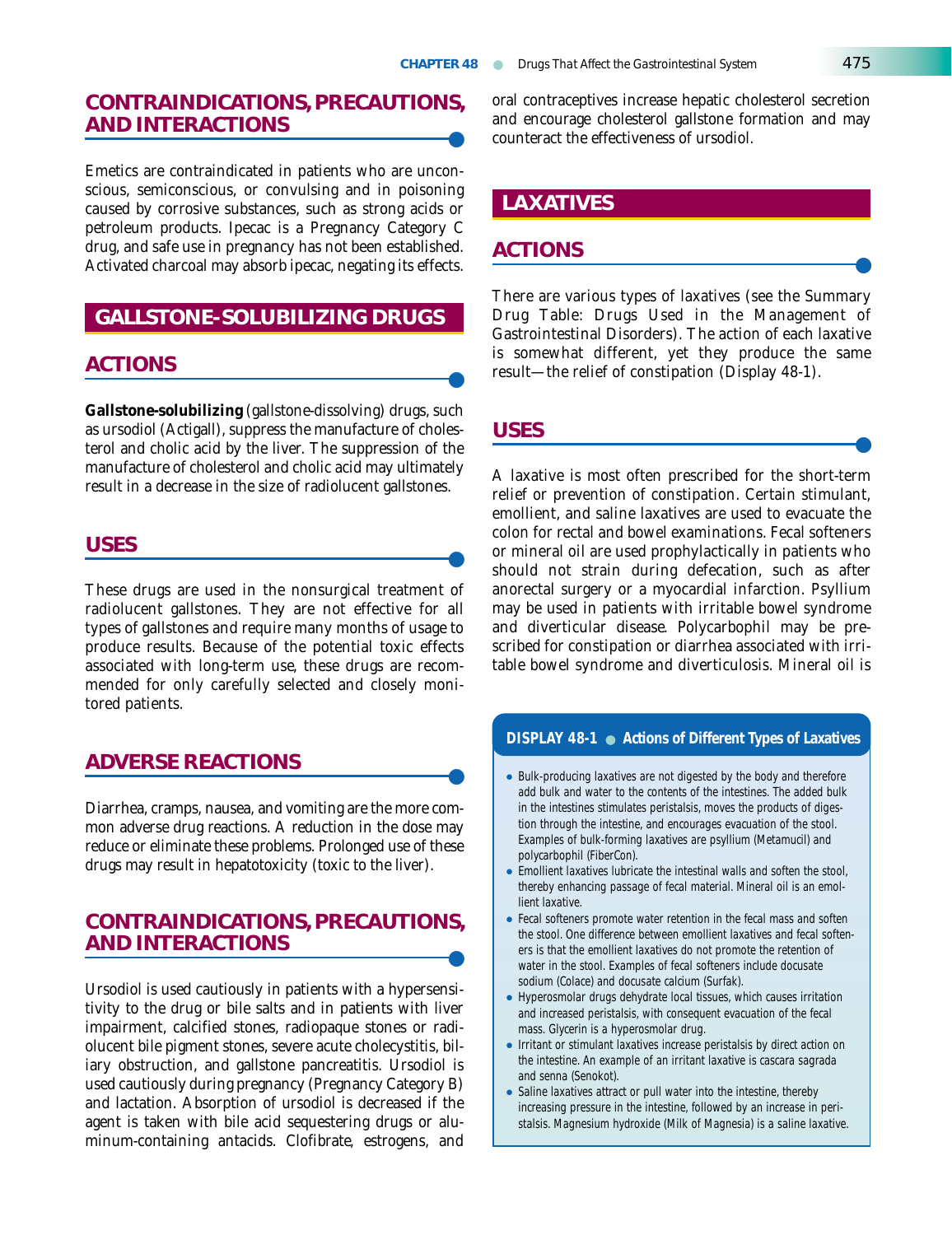#### **DISPLAY 48-2** ● **Drugs That May Cause Constipation**

- Anticholinergics
- Antihistamines
- Phenothiazines
- Tricyclic antidepressants
- Opiates
- Non–potassium-sparing diuretics
- Iron preparations
- Barium sulfate
- Clonidine
- Antacids containing either calcium carbonate or aluminum hydroxide

useful for the relief of fecal impaction. Docusate is used to prevent dry, hard stools.

Constipation may occur as an adverse drug reaction. When the patient has constipation as an adverse reaction to another drug, the primary care provider may prescribe a stool softener or another laxative to prevent constipation during the drug therapy. Display 48-2 lists the names of some drugs and drug classifications that may cause constipation.

#### **ADVERSE REACTIONS**

Laxative use, especially high doses or use over a long time, can cause diarrhea and a loss of water and electrolytes. For some patients, this may be a serious adverse effect. Laxatives may also cause abdominal pain or discomfort, nausea, vomiting, perianal irritation, fainting, bloating, flatulence, cramps, and weakness. Prolonged use of a laxative can result in serious electrolyte imbalances, as well as the "laxative habit," that is, a dependency on a laxative to have a bowel movement. Some of these products contain tartrazine, which may cause allergic-type reactions (including bronchial asthma) in susceptible individuals.

Obstruction of the esophagus, stomach, small intestine, and colon has occurred when bulk-forming laxatives are administered without adequate fluid intake or in patients with intestinal stenosis.

#### **CONTRAINDICATIONS, PRECAUTIONS, AND INTERACTIONS**

Laxatives are contraindicated in patients with known hypersensitivity and those with persistent abdominal pain, nausea, or vomiting of unknown cause or signs of acute appendicitis, fecal impaction, intestinal obstruction, or acute hepatitis. These drugs are used only as directed because excessive or prolonged use may cause dependence. Magnesium hydroxide is used cautiously in patients with any degree of renal impairment. Laxatives

are used cautiously in patients with rectal bleeding, in pregnant women, and during lactation. The following laxatives are Pregnancy Category C drugs: cascara, sagrada, docusate, glycerin, phenolphthalein, magnesium hydroxide, and senna. These drugs are used during pregnancy only when the benefits clearly outweigh the risks to the fetus.

Mineral oil may impair the GI absorption of fat-soluble vitamins (A, D, E, and K). Laxatives may reduce absorption of other drugs present in the GI tract, by combining with them chemically or hastening their passage through the intestinal tract. When surfactants are administered with mineral oil, surfactants may increase mineral oil absorption. Milk, antacids,  $H_2$ antagonists, and proton pump inhibitors should not be administered 1 to 2 hours before bisacodyl tablets because the enteric coating may dissolve early (before reaching the intestinal tract), resulting in gastric lining irritation or dyspepsia and decreasing the laxative effect of the drug.

#### **PROTON PUMP INHIBITORS**

**Proton pump inhibitors,** such as lansoprazole, omeprazole, pantoprazole and rabeprazole, belong to a group of drugs with antisecretory properties. These drugs suppress gastric acid secretion by inhibition of the hydrogenpotassium adenosine triphosphatase (ATPase) enzyme system at the secretory surface of the gastric parietal cells. They block the last step of acid production.

The proton pump inhibitors are particularly important in the treatment of *Helicobacter pylori* in patients with active duodenal ulcers. *Helicobacter pylori* (*H. pylori*) has been implicated as a causative organism in a type of chronic gastritis and in a large number of cases of peptic and duodenal ulcers.

#### **ACTIONS** ●

The proton pump inhibitors suppress gastric acid secretion by blocking the final step in the production of gastric acid by the gastric mucosa.

### **USES** ●

The proton pump inhibitors are used for treatment or symptomatic relief of various gastric disorders, including gastric and duodenal ulcers, GERD, or pathological hypersecretory conditions. Painful, persistent heartburn 2 or more days a week may indicate acid reflux disease, which can erode the delicate lining of the esophagus,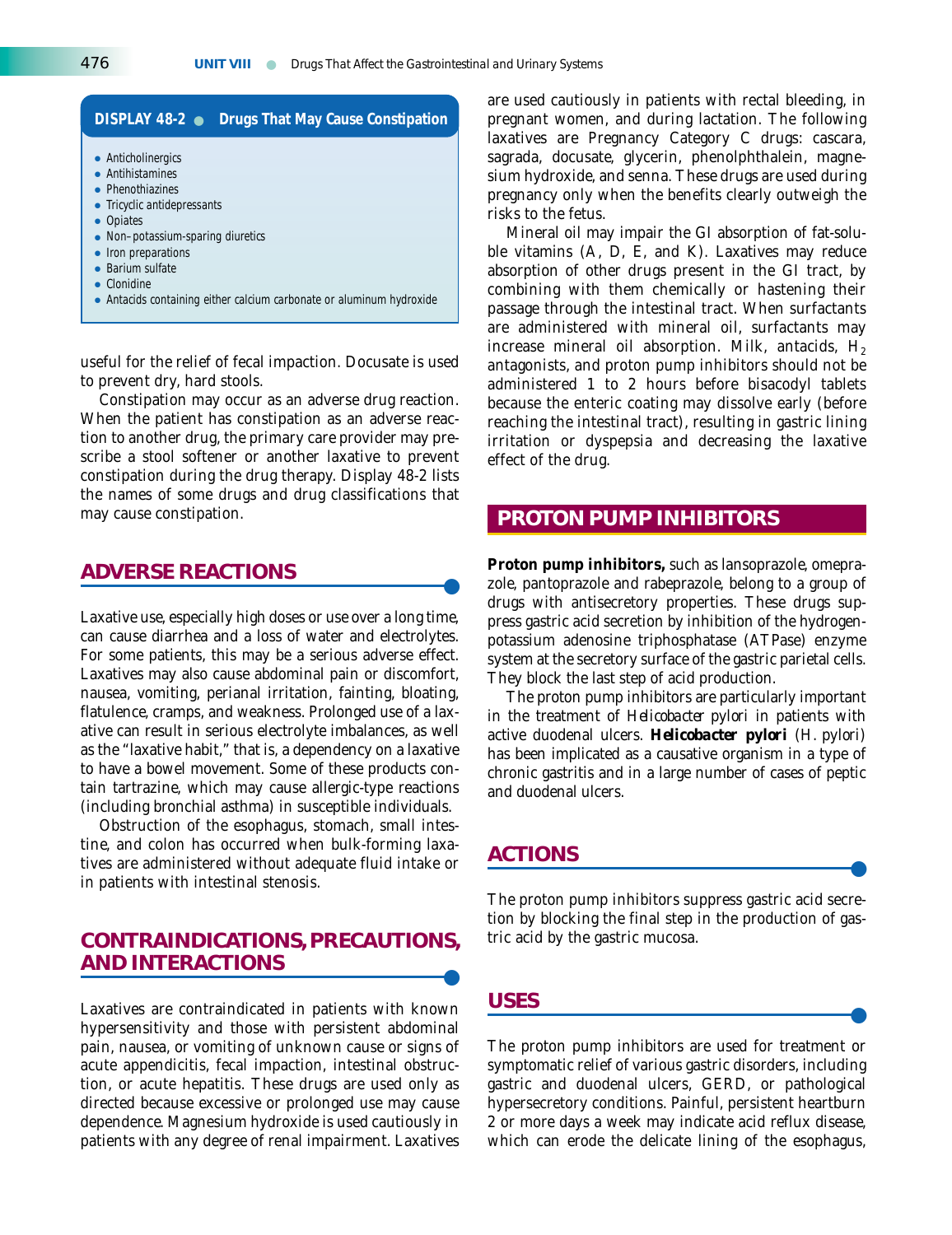causing erosive esophagitis. Esomeprazole (Nexium) or Omeprazole (Prilosec) may provide 24-hour relief from the heartburn associated with GERD or erosive esophagitis while healing occurs.

An important use of these drugs is combination therapy for the treatment of *H. pylori* in patients with duodenal ulcers. One treatment regimen used to treat infection with *H. pylori* is a triple-drug treatment regimen, such as one of the proton pump inhibitors (eg, omeprazole or lansoprazole) and two anti-infectives (eg, amoxicillin and clarithromycin). Another treatment regimen includes bismuth subsalicylate plus two anti-infective drugs. Helidac, a treatment regimen of three drugs (bismuth subsalicylate, metronidazole, and tetracycline) may be given along with a histamine  $H_2$ antagonist to treat disorders of the GI tract infected with *H. pylori*. Table 48-1 provides a listing of the various combinations used in the treatment of *H. pylori*. Additional information concerning the anti-infectives listed is found in Chapters 6 through 11. The Summary Drug Table: Drugs Used in the Management of Gastrointestinal Disorders provide information on the drugs used in the treatment of *H. pylori.*

#### **ADVERSE REACTIONS** ●

The most common adverse reactions seen with the proton pump inhibitors include headache, diarrhea, and abdominal pain. Other less common adverse reactions include nausea, flatulence, constipation, and dry mouth.

#### **CONTRAINDICATIONS, PRECAUTIONS, AND INTERACTIONS** ●

The proton pump inhibitors are contraindicated in patients who have hypersensitivity to any of the drugs. Omeprazole (Pregnancy Category C) and lansoprazole, rabeprazole, and pantoprazole (Pregnancy Category B) are contraindicated during pregnancy and lactation. The proton pump inhibitors are used cautiously in older adults and in patients with hepatic impairment.

There is a decreased absorption of lansoprazole when it is administered with sucralfate. Lansoprazole may decrease the effects of ketoconazole, iron salts, and digoxin. When lansoprazole is administered with theophylline, there is an

| <b>TABLE 48-1</b>                                                                                                | Agents Used to Treat H. Pylori in Patients With Duodenal Ulcers              |                                                                                 |
|------------------------------------------------------------------------------------------------------------------|------------------------------------------------------------------------------|---------------------------------------------------------------------------------|
| <b>DRUG</b>                                                                                                      | USE FOR ERADICATION OF H. PYLORI<br>IN PATIENTS WITH DUODENAL ULCER          | <b>DOSAGE RANGE</b>                                                             |
| amoxicillin<br>a-mocks'-ih-sill-in                                                                               | In combination with lansoprazole and<br>clarithromycin or lansoprazole alone | 1 g BID for 14 d (triple therapy) or 1 g TID<br>(double therapy)                |
| bismuth<br>bis'-muth                                                                                             | In combination with other products                                           | 525 mg QID in combination with<br>other products                                |
| bismuth subsalicylate<br>(Bismatrol)<br>bis'-muth<br>sub-sa-li'-si-late                                          | H. pylori eradication in patients<br>with duodenal ulcer                     | 525-mg chewable tablets QID in combination<br>with at least two anti-infectives |
| bismuth subsalicylate,<br>metronidazole<br>me-troe-ni'-da-zole<br>Tetracycline<br>tet-ra-sye'-cleen<br>(Helidac) | H. pylori eradication in patients<br>with duodenal ulcer                     | 525-mg chewable tablets, 250 mg<br>metronidazole, 500 mg tetracycline<br>QID PO |
| clarithromycin (Biaxin)<br>clair-ith'-row-my-sin                                                                 | In combination with amoxicillin                                              | 500 mg TID                                                                      |
| lansoprazole (Prevacid)<br>lan-sew-prah'-zoll                                                                    | In combination with clarithromycin<br>and/or amoxicillin                     | 30 mg BID for 14 d (triple therapy) or 30 mg<br>TID for 14 d (double therapy)   |
| metronidazole (Flagyl)<br>meh-trow-nye'-dah-zoll                                                                 | In combination with other products                                           | 250 mg QID                                                                      |
| omeprazole (Prilosec)<br>oh-mep'-rah-zole                                                                        | In combination with clarithromycin                                           | 40 mg BID for 4 wk and 20 mg/d<br>for $15-28$ d                                 |
| ranitidine bismuth citrate<br>(Tritec)<br>rah-nih'-tih-deen                                                      | In combination with clarithromycin                                           | 400 mg BID for 4 wk in combination with<br>clarithromycin                       |
| tetracycline<br>tet-rah-si'-cleen                                                                                | In combination with other products                                           | 500 mg QID                                                                      |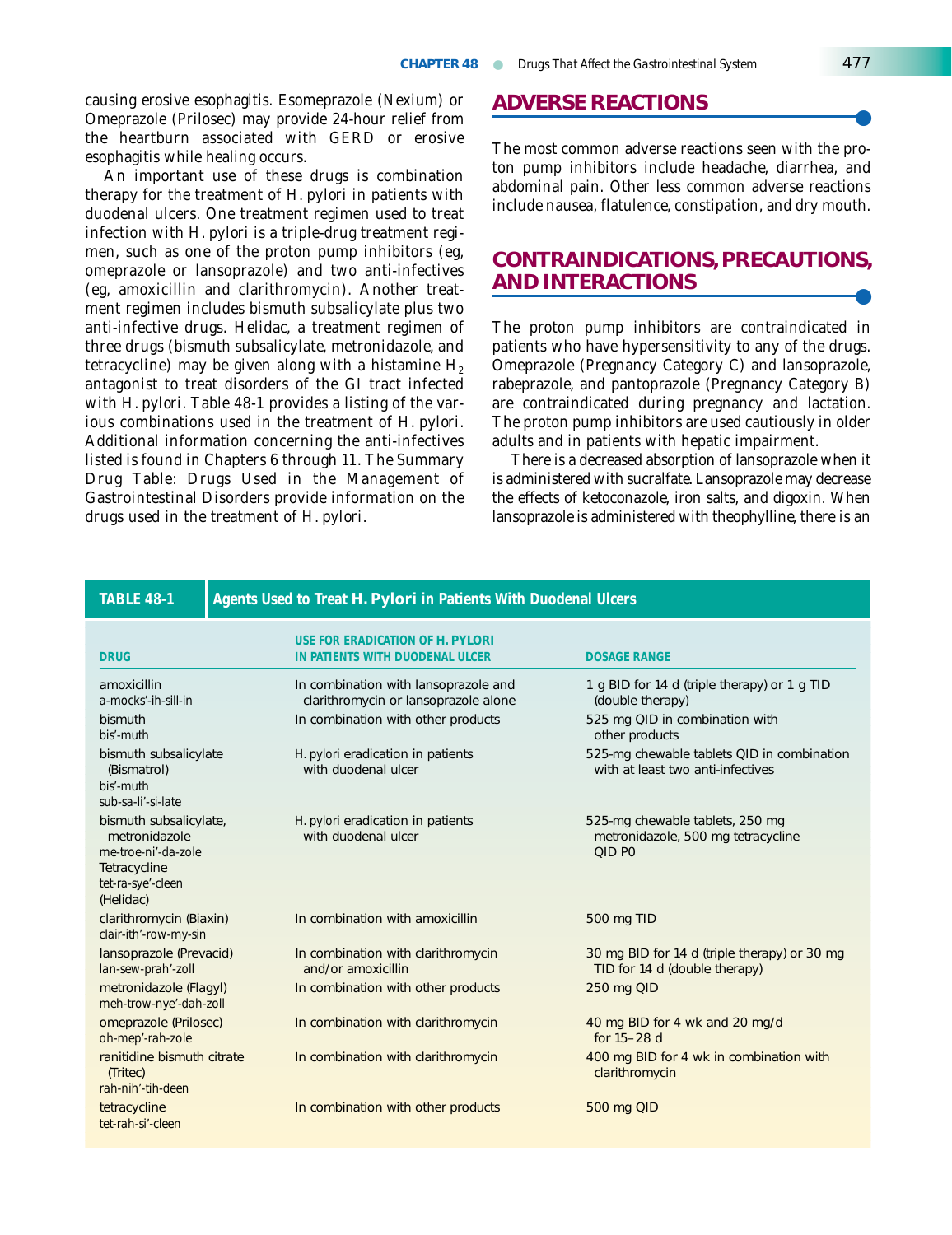increase in theophylline clearance requiring dosage changes of the theophylline. When omeprazole is administered with clarithromycin, there is a risk for an increase in plasma levels of both drugs. Omeprazole may prolong the elimination of warfarin when the two drugs are administered together. Increased serum levels and the risk for toxicity of benzodiazepines, phenytoin, and warfarin may occur if any of these drugs are used with omeprazole.

#### **MISCELLANEOUS DRUGS**

The miscellaneous GI drugs include bismuth subsalicylate, mesalamine, misoprostol, olsalazine, sucralfate, and sulfasalazine.

#### **ACTIONS** ●

Bismuth disrupts the integrity of the bacterial cell wall. Misoprostol (Cytotec) inhibits gastric acid secretion and increases the protective property of the mucosal lining of the GI tract by increasing the production of mucus by the lining of the GI tract. Sucralfate (Carafate) exerts a local action on the lining of the stomach. The drug forms a complex with the exudate of the stomach lining. This complex forms a protective layer over a duodenal ulcer, thus aiding in healing of the ulcer. Mesalamine (Asacol), olsalazine (Dipentum), and sulfasalazine (Azulfidine) exert a topical anti-inflammatory effect in the bowel. The exact mechanism of action of these drugs is unknown.

### **USES** ●

Bismuth subsalicylate is used in combination with other drugs to treat gastric and duodenal ulcers caused by *H. pylori* bacteria. Mesalamine is used in the treatment of chronic inflammatory bowel disease. Misoprostol is used to prevent gastric ulcers in those taking aspirin or nonsteroidal anti-inflammatory drugs in high doses for a prolonged time. Olsalazine is used in the treatment of ulcerative colitis in those allergic to sulfasalazine. Sulfasalazine is used in the treatment of Crohn's disease and ulcerative colitis. Sucralfate is used in the treatment of duodenal ulcer.

#### **ADVERSE REACTIONS**

Adverse reactions of bismuth subsalicylate, include a temporary and harmless darkening of the tongue and stool and constipation. Salicylate toxicity (eg, tinnitus, rapid respirations, see Chap. 17) may also occur, particularly when the drug is used for an extended period of time.

Oral administration of mesalamine may cause abdominal pain, nausea, headache, dizziness, fever, and weakness. The adverse reactions associated with rectal administration are less than those seen with oral administration, but headache, abdominal discomfort, flu-like syndrome, and weakness may still occur. Olsalazine administration may result in diarrhea, abdominal discomfort, and nausea. Sulfasalazine is a sulfonamide with adverse reactions the same as for the sulfonamide drugs (see Chap. 6).

The adverse reactions seen with the administration of sucralfate are usually mild, but constipation may be seen in a small number of patients. Misoprostol administration may result in diarrhea, abdominal pain, nausea, GI distress, and vomiting.

#### **CONTRAINDICATIONS, PRECAUTIONS, AND INTERACTIONS** ●

The miscellaneous GI drugs are given with caution to patients with a known hypersensitivity to the drugs. In addition mesalamine, olsalazine, and sulfasalazine are contraindicated in patients who have hypersensitivity to the sulfonamides and salicylates or intestinal obstruction, and in children younger than 2 years. There is a possible cross-sensitivity of mesalamine, olsalazine, and sulfasalazine with furosemide, sulfonylurea antidiabetic drugs, and carbonic anhydrase inhibitors. Misoprostol is contraindicated in those with an allergy to the prostaglandins and during pregnancy (Pregnancy Category X) and lactation.

Misoprostol is used cautiously in women of childbearing age. Mesalamine, olsalazine, sucralfate, and sulfasalazine are Pregnancy Category B drugs; all are used with caution during pregnancy (safety has not been established) and lactation.

There is an increased risk of diarrhea in patients taking misoprostol with the magnesium-containing antacids. Sulfasalazine may increase the risk of toxicity of oral hypoglycemic drugs, zidovudine, methotrexate, and phenytoin. There is an increased risk of crystalluria when sulfasalazine is administered with methenamine. A decrease in the absorption of iron and folic acid may occur when these agents are administered with sulfasalazine. When bismuth subsalicylate is administered with aspirin-containing drugs, there is an increased risk of salicylate toxicity. There is an increased risk of toxicity of valproic acid and methotrexate and decreased effectiveness of the corticosteroids when these agents are administered with bismuth subsalicylate.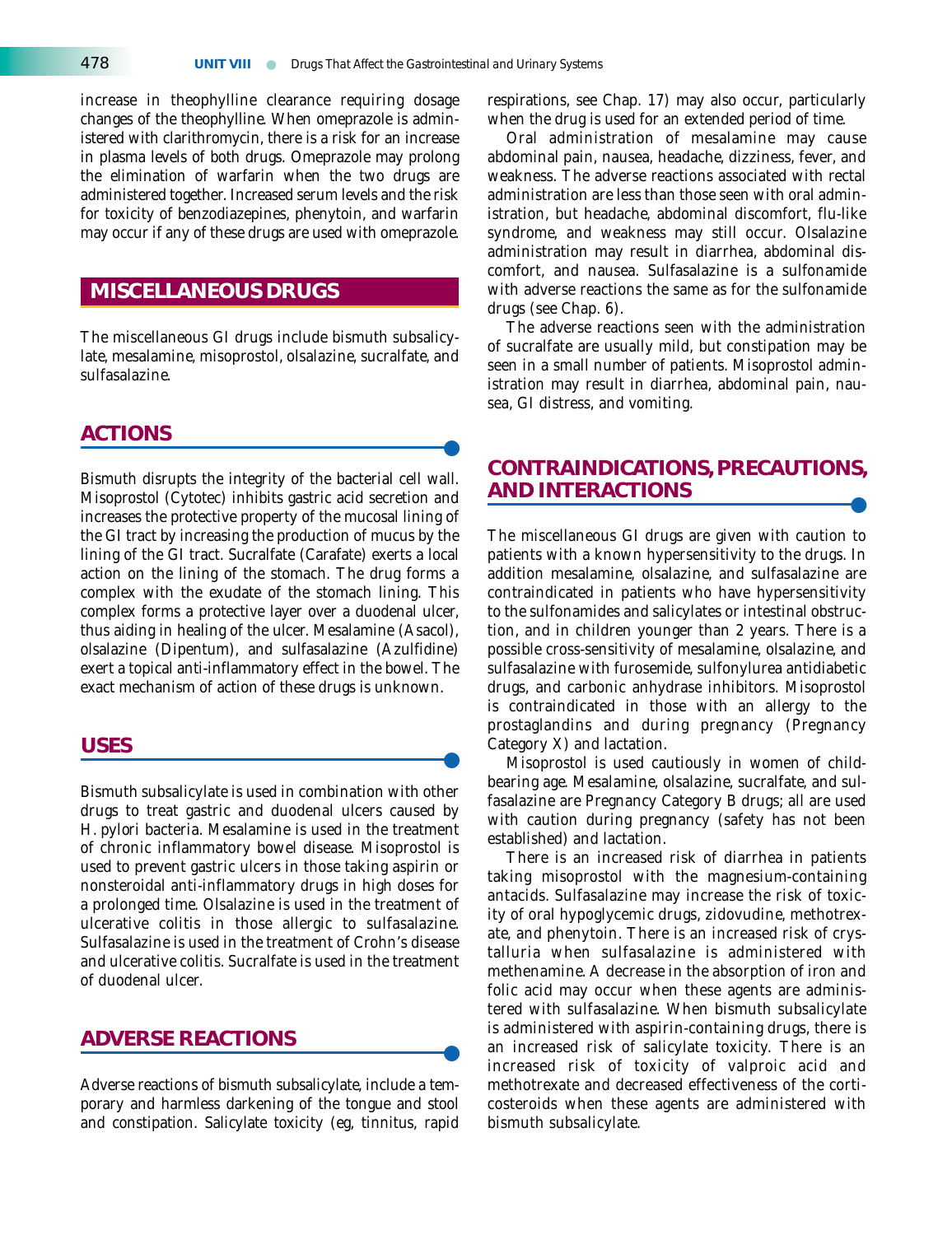### **SCOME Herbal Alert: Ginger**

*Ginger is a pungent herb used primarily for GI problems such as motion sickness, nausea, vomiting, and digestion. In addition, it is recommended for the pain and inflammation of arthritis and may help lower cholesterol. The dosage of the dried form of ginger is 1 g (1000 mg) per day. Adverse reactions are rare, although heartburn has been reported by some individuals. The herb should be used cautiously in patients with hypertension or gallstones and during pregnancy or lactation. As with all herbs, a primary care provider should be consulted before any herbal remedy is taken. Ginger, like many herbs, has been used safely as a food by millions of individuals for hundreds of years.*

#### **SCHER ALERT: Chamomile**

*Chamomile has several uses in traditional herbal therapy, such as a mild sedative, digestive upsets, menstrual cramps, and stomach ulcers. It has been used topically for skin irritation and inflammation. Chamomile is on the US Food and Drug Administration list of herbs generally recognized as safe (GRAS). It is one of the most popular teas in Europe. When used as a tea, it appears to produce an antispasmodic effect on the smooth muscle of the gastrointestinal (GI) tract and to protect against the development of stomach ulcers. Although the herb is generally safe and nontoxic, the tea is prepared from the pollen-filled flower heads and has resulted in mild symptoms of contact dermatitis to severe anaphylactic reactions in individuals hypersensitive to ragweed, asters, and chrysanthemums.*

#### ● **The Patient Receiving a Drug for a Gastrointestinal Disorder**

#### **ASSESSMENT**

#### *Preadministration Assessment*

During the preadministration assessment, the nurse reviews the patient's chart for the medical diagnosis and reason for administration of the prescribed drug. The nurse questions the patient regarding the type and intensity of symptoms (such as pain, discomfort, diarrhea, or constipation) to provide a baseline for evaluation of the effectiveness of drug therapy.

#### *Ongoing Assessment*

The nurse assesses the patient receiving one of these drugs for relief of symptoms (such as diarrhea, pain, or constipation). The primary health care provider is notified if the drug fails to relieve symptoms. The nurse monitors vital signs daily or more frequently if the patient has a bleeding peptic ulcer, severe diarrhea, or other condition that may warrant more frequent

#### **Nursing Diagnoses Checklist**

- ✓ **Deficient Fluid Volume** related to uncontrolled vomiting or diarrhea
- ✓ **Constipation** related to adverse drug effects (aluminum- or calcium-containing antacids)
- ✓ **Diarrhea** related to adverse reactions of magnesium- or sodium-containing antacids or other digestive system drugs
- ✓ **Risk for Imbalanced Nutrition: Less than Body Requirements** related to inability to eat, digest food, anorexia
- ✓ **Risk for Injury** related to adverse drug effects (eg, weakness, dizziness)

observation. The nurse observes the patient for adverse drug reactions associated with the specific GI drug being administered and reports any adverse reactions to the primary health care provider before the next dose is due. The nurse evaluates the effectiveness of drug therapy by a daily comparison of symptoms with those experienced before the initiation of therapy. In some instances, frequent evaluation of the patient's response to therapy may be necessary.

#### **NURSING DIAGNOSES**

Drug-specific nursing diagnoses are highlighted in the Nursing Diagnoses Checklist. Other nursing diagnoses applicable to these drugs are discussed in depth in Chapter 4.

#### **PLANNING**

The expected outcomes for the patient depend on the reason for administration of the drug but may include an optimal response to drug therapy, management of common adverse reactions, and an understanding of and compliance with the prescribed therapeutic regimen.

#### **IMPLEMENTATION**

#### *Promoting an Optimal Response to Therapy*

Ways in which the nurse can help promote an optimal response to therapy when administering GI drugs are listed in the following sections.

ANTACIDS. The nurse should not give antacids within 2 hours before or after administration of other oral drugs. Liquid antacid preparations must be shaken thoroughly immediately before administration. If tablets are given, the nurse instructs the patient to chew the tablets thoroughly before swallowing and then drink a full glass of water or milk. Liquid antacids are followed by a small amount of water. If the patient expresses a dislike for the taste of the antacid or has difficulty chewing the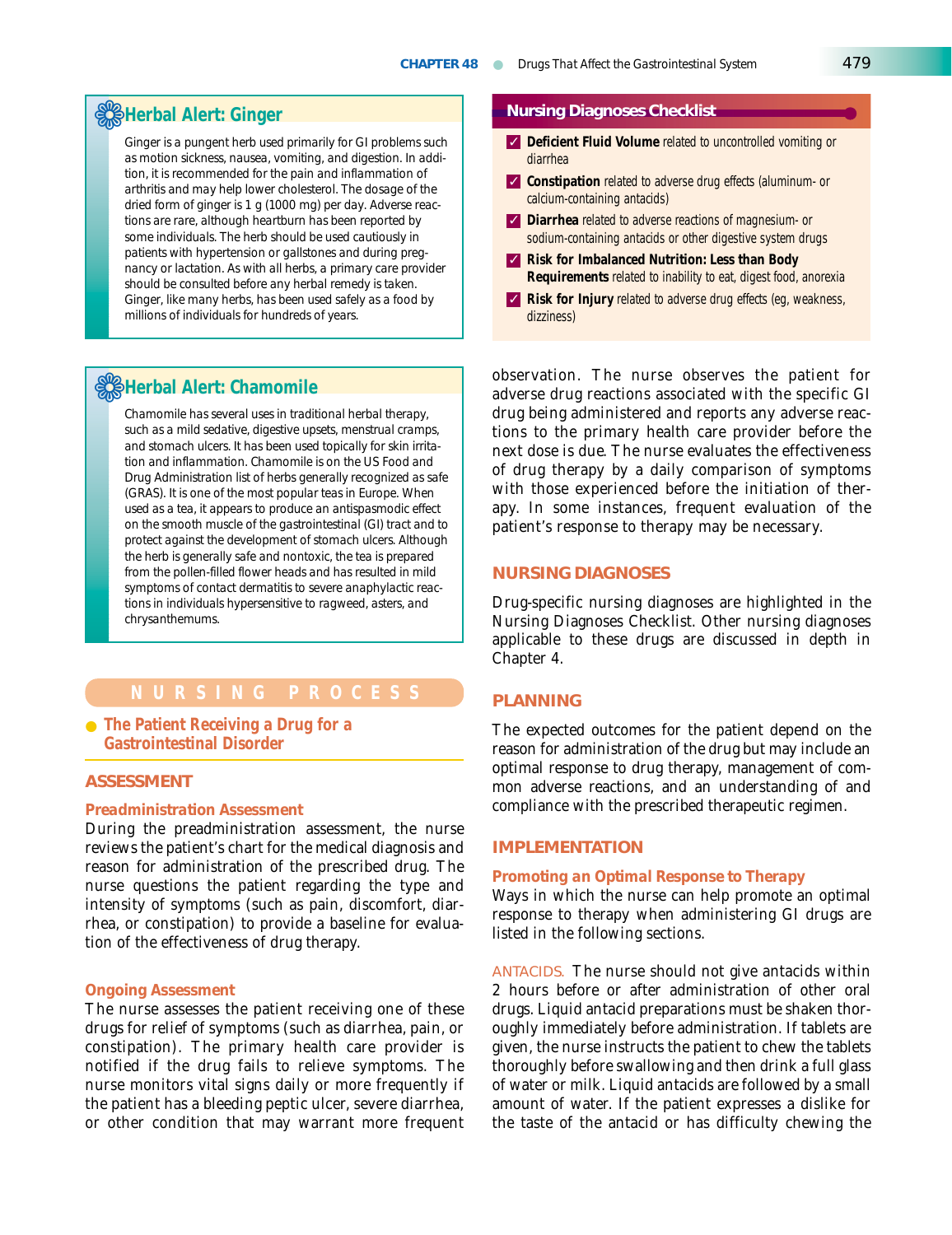tablet form, the nurse informs the primary health care provider. A flavored antacid may be ordered if the taste is a problem. A liquid form may be ordered if the patient has a problem chewing a tablet. The primary health care provider may order that the antacid be left at the patient's bedside for self-administration. The nurse makes certain an adequate supply of water and cups for measuring the dose are available. The antacid may be administered hourly for the first 2 weeks when used to treat acute peptic ulcer. After the first 2 weeks, the drug is administered 1 to 2 hours after meals and at bedtime.

#### ❊**Nursing Alert**

*Because of the possibility of an antacid interfering with the activity of other oral drugs, no oral drug should be administered within 1 to 2 hours of an antacid.* 

GASTROINTESTINAL STIMULANTS. The nurse carefully times the administration of oral metoclopramide for 30 minutes before each meal. Dexpanthenol is administered intramuscularly or IV. The nurse tells the patient that intestinal colic may occur within 30 minutes of administration and that this is not abnormal and will pass within a short time.

HISTAMINE  $H_2$  ANTAGONISTS. The nurse administers ranitidine and oral cimetidine before or with meals and at bedtime. Nizatidine and famotidine are given at bedtime or, if twice-a-day dosing is prescribed, in the morning and at bedtime. These drugs are usually given concurrently with an antacid to relieve the pain. In certain situations or disorders, cimetidine and ranitidine may also be given by intermittent IV infusion or direct IV injection.

#### ❊**Nursing Alert**

*When one of these drugs is given IV, the nurse monitors the rate of infusion at frequent intervals. Too rapid an infusion may result in cardiac arrhythmias.* 

Cimetidine and ranitidine may be administered by the intramuscular (IM) route. When administered via the IM route the nurse gives the drug deep into a large muscle group.

ANTIDIARRHEALS. These drugs may be ordered to be given after each loose bowel movement. The nurse inspects each bowel movement before making a decision to administer the drug.

DIGESTIVE ENZYMES. When digestive enzymes are given in capsule or enteric-coated tablet form, the nurse instructs the patient not to bite or chew the capsule or tablet. If the patient experiences difficulty swallowing the capsule form, the nurse opens the capsule and sprinkles the contents on a small amount of soft food, such as applesauce or flavored gelatin, which is at room temperature.

EMETICS. Because treatment of poison ingestion is an emergency, the nurse immediately obtains equipment for treatment. The nurse obtains the drug, an emesis basin, towels, specimen containers for sending contents of the stomach to the laboratory for analysis, and a suction machine and places them near the patient. The nurse obtains the patient's blood pressure, pulse, and respiratory rate and performs a brief physical examination to determine what other damages or injuries, if any, may have occurred.

#### ❊**Nursing Alert**

*Before an emetic is given, it is extremely important to know the chemicals or substances that have been ingested, the time they were ingested, and what symptoms were noted before seeking medical treatment. This information will probably be obtained from a family member or friend, but the adult patient may also contribute to the history. The primary health care provider or nurse may also contact the local poison control center to obtain information regarding treatment.* 

The nurse must not give an emetic when a corrosive substance (such as lye) or a petroleum distillate (paint thinner, kerosene) has been ingested. In many cases of poisoning, it is preferable to insert a nasogastric tube to empty stomach contents. Emetics are used with great caution, if at all, when the substance ingested is unknown or in question. An emetic is never given to a patient who is unconscious or semiconscious because aspiration of vomitus may occur.

The nurse positions the patient on his or her side before or immediately after the drug is given. When emesis occurs, the nurse suctions the patient as needed and observes closely for the possible aspiration of vomitus. The nurse monitors vital signs every 5 to 10 minutes until signs are stable.

LAXATIVES. The nurse gives bulk-producing or fecalsoftening laxatives with a full glass of water or juice. The administration of a bulk-producing laxative is followed by an additional full glass of water. Mineral oil is preferably given to the patient with an empty stomach in the evening. Immediately before administration, the nurse thoroughly mixes and stirs laxatives that are in powder, flake, or granule form. If the laxative has an unpleasant or salty taste, the nurse explains this to the patient. The taste of some of these preparations may be disguised by chilling, adding to juice, or pouring over cracked ice.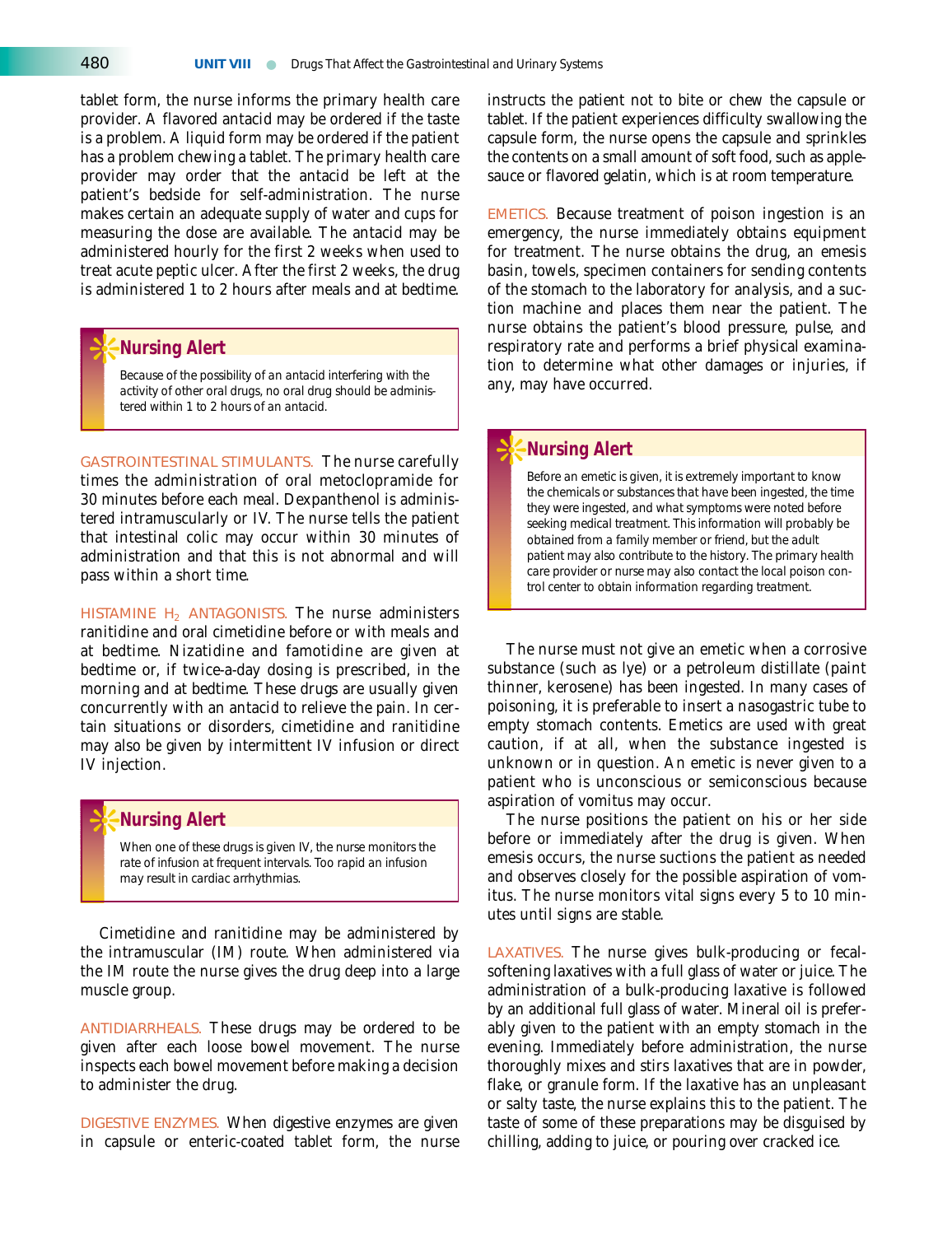ANTIFLATULENTS. Activated charcoal can adsorb drugs while they are in the GI tract. The nurse administers charcoal 2 hours before or 1 hour after other medications. If diarrhea persists or lasts longer than 2 days or is accompanied by fever, the nurse notifies the primary care provider. Simethicone is administered after each meal and at bedtime.

PROTON PUMP INHIBITORS. The nurse administers omeprazole before meals. The drug should be swallowed whole and not chewed or crushed. Esomeprazole magnesium must be swallowed whole and is administered at least 1 hour before meals. For patients who have difficulty swallowing, the nurse may open the capsule and place the granules onto a small amount of applesauce. The granules are mixed lightly with the applesauce and administered immediately. The patient is instructed to swallow the mixture without chewing. Likewise, lansoprazole may be sprinkled on approximately, 1 tablespoon of applesauce, cottage cheese, Ensure pudding, yogurt, or strained pears. The drug may also be administered through a nasogastric tube (NG). The granules are mixed with 40 mL of apple juice and injected through a tube. The tube is flushed with fluid afterward.

#### *Monitoring and Managing Adverse Drug Reactions*

ANTACIDS. When antacids are given, the nurse keeps a record of the patient's bowel movements because these drugs may cause constipation or diarrhea. If the patient experiences diarrhea, the nurse keeps an accurate record of fluid intake and output along with a description of the diarrhea stool. Changing to a different antacid usually alleviates the problem. Diarrhea may be controlled by combining a magnesium antacid with an antacid containing aluminum or calcium.

ANTICHOLINERGICS. Urinary retention or hesitancy may be seen during therapy with these drugs. This can be avoided by instructing the patient to void before taking the drug. If urinary retention is suspected, the nurse monitors fluid intake and output. These drugs also may cause drowsiness, dizziness, and blurred vision, which may interfere with activities such as reading or watching television. If dizziness occurs, the patient will require assistance with ambulatory activities. If **photophobia** (aversion to bright light) occurs, the room may be kept semidark.

GASTROINTESTINAL STIMULANTS. If drowsiness or dizziness occurs with the administration of metoclopramide, the patient will require assistance with ambulatory activities. The nurse observes patients receiving high or prolonged doses of this drug for adverse reactions related to the CNS (extrapyramidal reactions or tardive dyskinesia, see Chap. 32). The nurse reports any sign of extrapyramidal reaction or tardive dyskinesia to the primary health care provider before the next dose of metoclopramide is administered because the drug therapy may be discontinued. These reactions are irreversible if therapy is continued.

Dexpanthenol is administered to prevent paralytic ileus (intestinal atony) during the immediate postoperative period. The drug also may be given if a paralytic ileus has occurred, in which case bowel sounds will be diminished or absent. During the administration of the drug, the abdomen is frequently auscultated for the presence or absence of bowel sounds and the primary health care provider notified of the results of these assessments. The nurse observes the patient taking dexpanthenol for adverse reactions, such as nausea, vomiting, and diarrhea. The nurse checks the blood pressure at frequent intervals because a slight drop in blood pressure may occur. A common adverse reaction is intestinal colic that may occur within 30 minutes after administration of the drug.

HISTAMINE  $H_2$  ANTAGONISTS. During early therapy with these drugs, the patient may experience dizziness or drowsiness. The patient may require assistance with ambulation. These reactions usually must be tolerated, but the nurse reassures the patient that they will disappear after several days of therapy.

The nurse immediately reports adverse reactions, such as skin rash, sore throat, fever, unusual bleeding, or hallucinations because the primary health care provider may want to discontinue the drug therapy.

#### ❄**Gerontologic Alert**

*The older adult is particularly sensitive to the effects of the histamine H2 antagonists. The nurse must closely monitor older adults for confusion and dizziness. Dizziness increases the risk for falls in the older adult.* 

*Assistance is needed for ambulatory activities. The environment is made safe by removing throw rugs or small pieces of furniture and so forth. The nurse reports any change in orientation to the primary health care provider.* 

ANTIDIARRHEALS. The nurse notifies the primary health care provider if an elevation in temperature occurs or if severe abdominal pain or abdominal rigidity or distention occurs because this may indicate a complication of the disorder, such as infection or intestinal perforation. If diarrhea is severe, additional treatment measures, such as IV fluids and electrolyte replacement, may be necessary.

Drowsiness or dizziness may occur with these drugs. The patient may require assistance with ambulatory activities. If diarrhea is chronic, the nurse encourages the patient to drink extra fluids. Fluids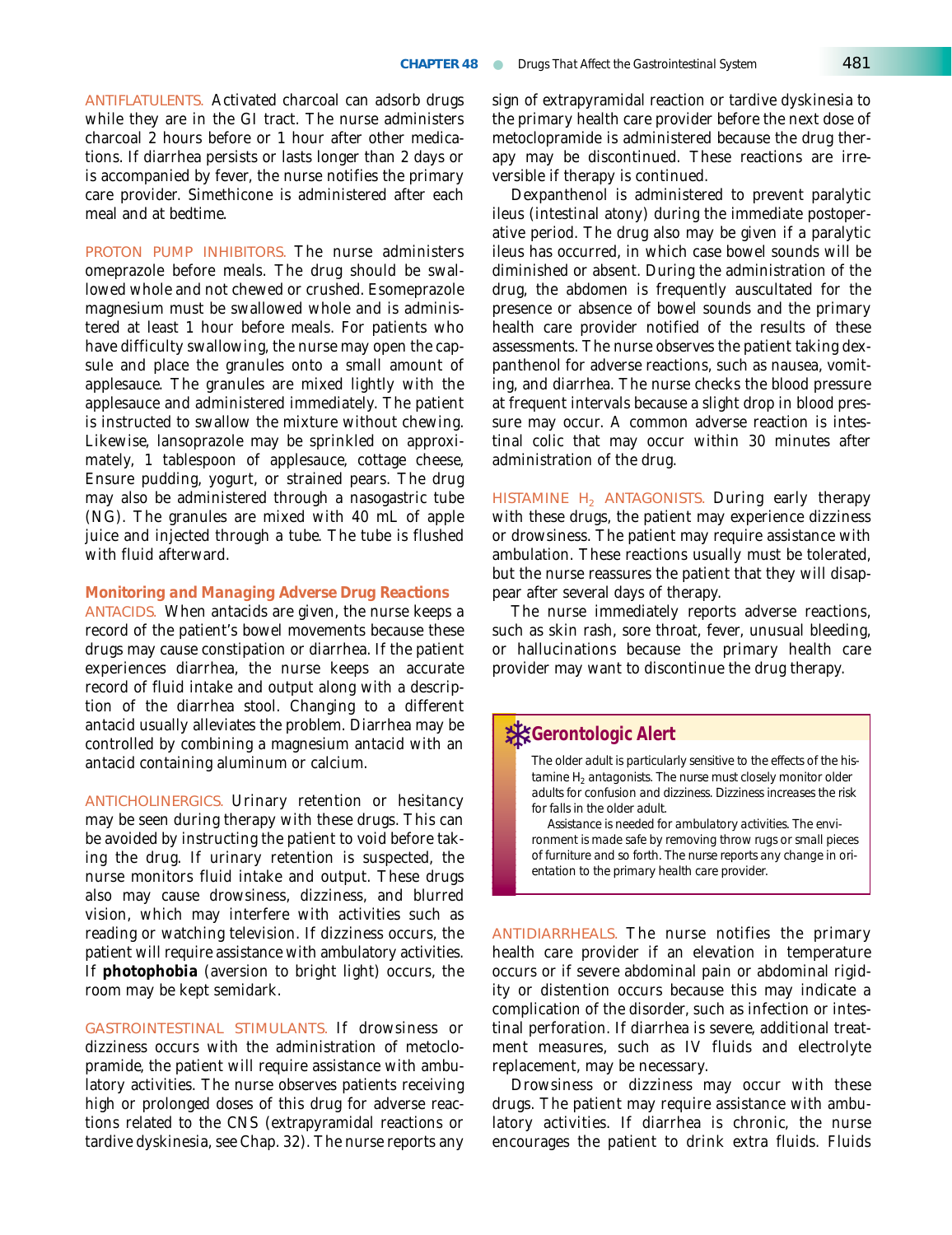such as weak tea, water, bouillon, or a commercial electrolyte preparation may be used. The nurse closely monitors fluid intake and output. In some instances, the primary health care provider may prescribe an oral electrolyte supplement to replace electrolytes lost by frequent loose stools. For perianal irritation caused by loose stools, the nurse cleanses the area with mild soap and water after each bowel movement, dries the area with a soft cloth, and applies an emollient, such as petrolatum.

DIGESTIVE ENZYMES. The nurse observes the patient for nausea and diarrhea. If these occur, the nurse notifies the primary health care provider before the next dose is due because the dosage may need to be reduced. Digestive enzymes come in regular capsule form or as delayed-released capsules. The capsules are taken before or with meals. If necessary the capsules may be opened and sprinkled over soft foods (eg, Jello, applesauce, ice cream) that can be swallowed without chewing. It is particularly important that enteric-coated beads from the time-released capsules be swallowed and not chewed. If the drug is sprinkled over certain foods, it is important that the nurse check the patient's tray after each meal to determine if the foods sprinkled with the drug are eaten. If these foods are not eaten, the nurse notifies the primary health care provider. The nurse weighs the patient weekly (or as ordered) and alerts the primary health care provider if there is any significant or steady weight loss.

The nurse notes and records the appearance of each stool. Periodic stool examinations, as well as ongoing descriptions of the appearance of the stools, help the primary health care provider determine the effectiveness of therapy.

EMETICS. After the administration of an emetic, the nurse closely observes the patient for signs of shock, respiratory depression, or other signs and symptoms that may be part of the clinical picture of the specific poison or drug that was accidentally or purposely taken.

LAXATIVES. The nurse records the results of administration on the patient's chart. If excessive bowel movements or severe prolonged diarrhea occur or if the laxative is ineffective, the nurse notifies the primary health care provider. If a laxative is ordered for constipation, the nurse encourages a liberal fluid intake and an increase in foods high in fiber to prevent a repeat of this problem.

PROTON PUMP INHIBITORS. The adverse reactions of the proton pump inhibitors are usually mild. The most common adverse reactions associated with the proton pump inhibitors are headache, diarrhea, and abdominal pain. Headache may be treated with analgesics. The nurse notes the number, color, and consistency of the stools. The nurse reports any excessive diarrhea or severe headache.

#### *Educating the Patient and Family*

When a GI drug must be taken for a long time, there is a possibility that the patient may begin to skip doses or stop taking the drug. The nurse encourages patients to take the prescribed drug as directed by the primary health care provider and emphasizes the importance of not omitting doses or stopping the therapy unless advised to do so by the primary health care provider.

The nurse includes the following information in a patient and family teaching plan:

#### ANTACIDS

- Do not use the drug indiscriminately. Check with a primary health care provider before using an antacid if other medical problems, such as a cardiac condition (some laxatives contain sodium), exist.
- Chew tablets thoroughly before swallowing and then drink a full glass of water.
- Effervescent tablets: allow to completely dissolve in water. Allow most of the bubbling to stop before drinking.
- Adhere to the dosage schedule recommended by the primary health care provider. Do not increase the frequency of use or the dose if symptoms become worse; instead, see the primary health care provider as soon as possible.
- Antacids impair the absorption of some drugs. Do not take other drugs within 2 hours before or after taking the antacid unless use of an antacid with a drug is recommended by the primary health care provider.
- If pain or discomfort remains the same or becomes worse, if the stools turn black or coffee ground vomitus occurs, contact the primary health care provider as soon as possible.
- Antacids may change the color of the stool (white, white streaks); this is normal.
- Magnesium-containing products may produce a laxative effect and may cause diarrhea; aluminum- or calcium-containing antacids may cause constipation; magnesium-containing antacids are used to avoid bowel dysfunction.
- Taking too much antacid may cause the stomach to secrete excess stomach acid. Consult the primary care provider or pharmacist about appropriate dose. Do not use the maximum dose for more than 2 weeks, except under the supervision of a primary care provider.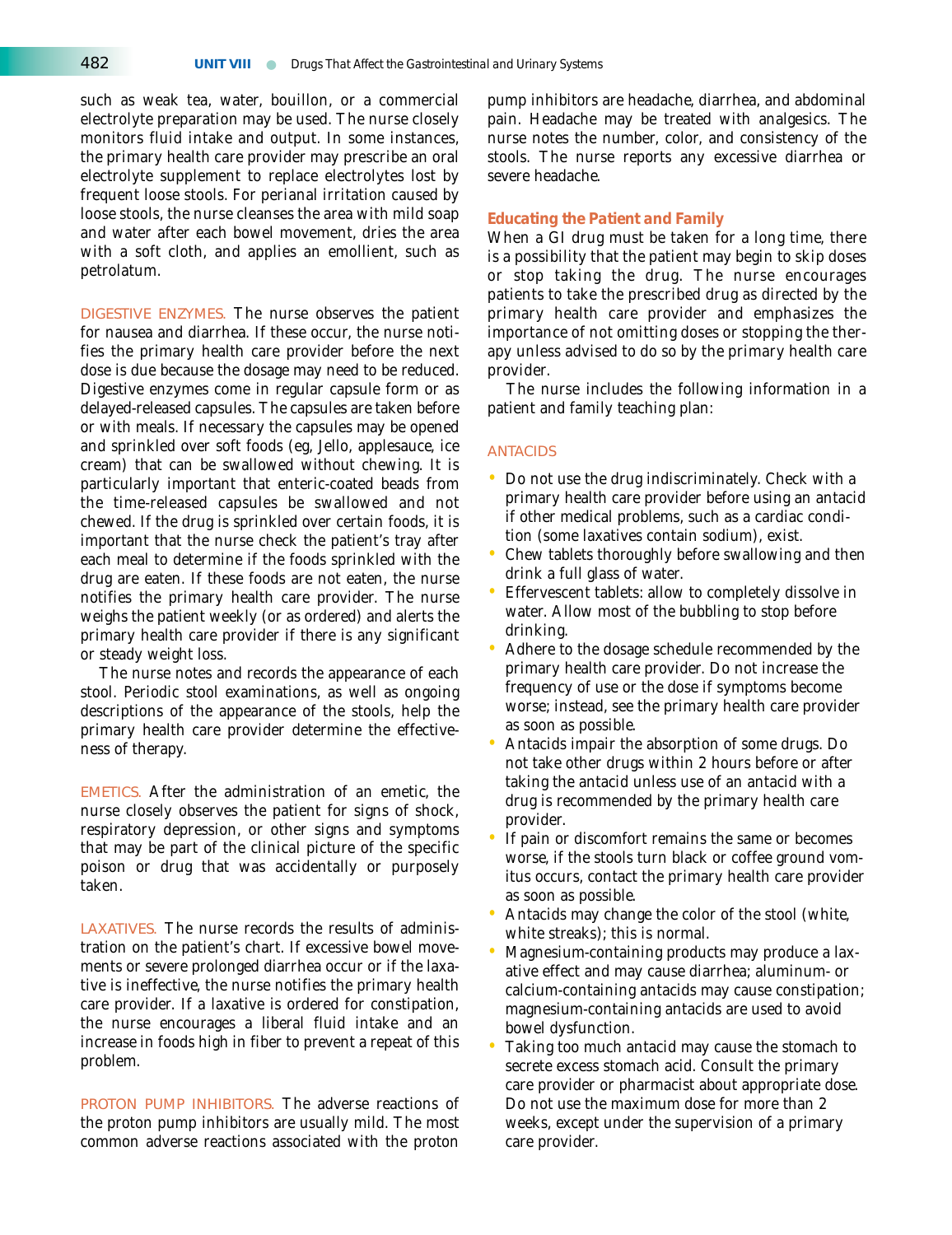#### ANTICHOLINERGICS

- If an aversion to light occurs, wear sunglasses when outside, keep rooms dimly lit, and schedule outdoor activities (when necessary) before the first dose of the drug is taken, such as early in the morning.
- If a dry mouth occurs, take frequent sips of cool water during the day, several sips of water before taking oral drugs, and frequent sips of water during meals.
- Constipation may be avoided by drinking plenty of fluids during the day.
- Drowsiness may occur with these drugs. Schedule tasks requiring alertness during times when drowsiness does not occur, such as early in the morning before the first dose of the drug is taken.

GASTROINTESTINAL STIMULANTS. Metoclopramide— Take 30 minutes before meals. If drowsiness or dizziness occurs, observe caution while driving or performing hazardous tasks. Immediately report any of the following signs: difficulty speaking or swallowing; mask-like face; shuffling gait; rigidity; tremors; uncontrolled movements of the mouth, face, or extremities; and uncontrolled chewing or unusual movements of the tongue.

#### HISTAMINE H<sub>2</sub> ANTAGONISTS

- Keep the primary health care provider informed of the results of therapy, that is, relief of pain or discomfort.
- Take as directed (eg, with meals, at bedtime) on the prescription container.
- Follow the primary health care provider's recommendations regarding additional treatment, such as eliminating certain foods, avoiding the use of alcohol, and using additional drugs, such as an antacid.
- If drowsiness occurs, avoid driving or performing other hazardous tasks.
- Notify the primary health care provider of the following adverse reactions: sore throat, rash, fever, unusual bleeding, black or tarry stools, easy bruising, or confusion.
- Regular follow-up appointments are required while taking these drugs. These drugs may need to be taken for 4 to 6 weeks or longer.
- Cimetidine—Inform the primary health care provider if you smoke. Cigarette smoking may decrease the effectiveness of the drug.

#### ANTIDIARRHEALS

- Do not exceed the recommended dosage.
- The drug may cause drowsiness. Observe caution when driving or performing other hazardous tasks.
- Avoid the use of alcohol or other CNS depressants (tranquilizers, sleeping pills) and other nonprescription drugs unless use has been approved by the primary health care provider.
- Notify the primary health care provider if diarrhea persists or becomes more severe.

#### ANTIFLATULENTS

- Take simethicone after each meal and at bedtime. Thoroughly chew tablets because complete particle dispersion enhances antiflatulent action.
- Take charcoal 2 hours before or 1 hour after meals.
- Notify the health care provider if symptoms are not relieved within several days.

#### DIGESTIVE ENZYMES

- Take the drugs as directed by the primary health care provider. Do not exceed the recommended dose.
- Do not chew tablets or capsules. Swallow the whole form of the drug quickly, while sitting upright to enhance swallowing and prevent mouth and throat irritation. Eat immediately after taking the drug.
- If capsules are difficult to swallow, they may be opened and their contents sprinkled over small quantities of food. Avoid sprinkling the drug over hot foods. All the food sprinkled with the powder must be eaten.
- Do not change brands without consulting with the primary care provider or the pharmacist.
- Do not inhale the powder dosage form or powder from capsules because it may irritate the skin or mucous membranes.

#### EMETICS (IPECAC SYRUP)

- Ipecac is available without a prescription for use in the home. The instructions for use and the recommended dose are printed on the label.
- Read the directions on the label after the drug is purchased and be familiar with these instructions before an emergency occurs.
- In case of accidental or intentional poisoning, contact the nearest poison control center before using or giving this drug. Not all poisoning can be treated with this drug.
- Do not give this drug to semiconscious, unconscious, or convulsing individuals.
- Vomiting should occur in 20 to 30 minutes. Seek medical attention immediately after contacting the poison control center and giving this drug.

#### GALLSTONE-SOLUBILIZING DRUGS

Periodic laboratory tests (liver function studies) and ultrasound or radiologic examinations of the gallbladder may be scheduled by the primary health care provider.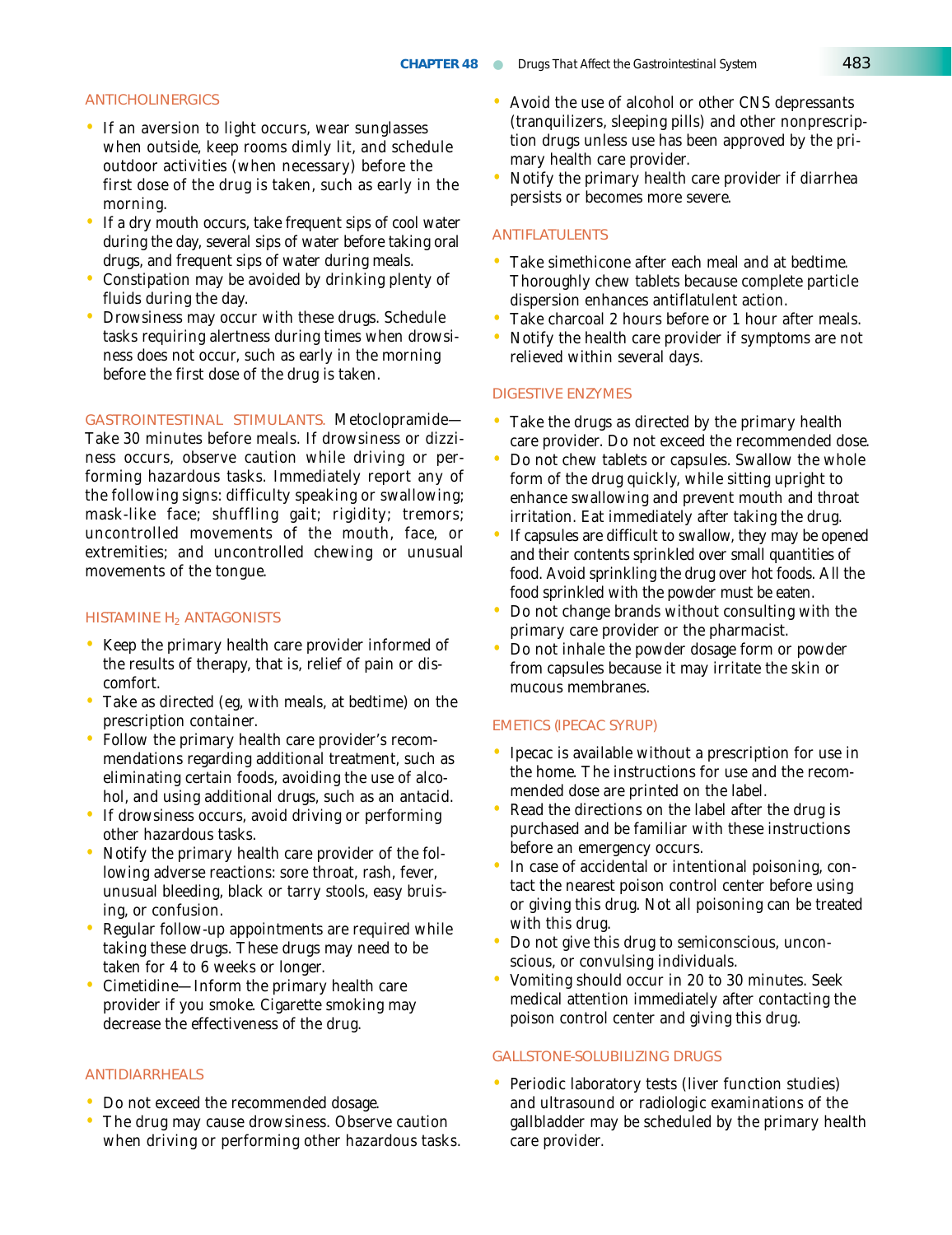- If diarrhea occurs, contact the primary health care provider. If symptoms of gallbladder disease (pain, nausea, or vomiting) occur, immediately contact the primary health care provider.
- Never take these drugs with aluminum-containing antacids. If antacids are required, take them 2 to 3 hours after ursodiol.

#### LAXATIVES

- Avoid long-term use of these products unless use of the product has been recommended by the primary health care provider. Long-term use may result in the "laxative habit," which is a dependence on a laxative to have a bowel movement. Constipation may also occur with overuse of these drugs. Read and follow the directions on the label.
- Avoid long-term use of mineral oil. Daily use of this product may interfere with the absorption of some vitamins (vitamins A, D, E, K). Take with the stomach empty, preferably at bedtime.
- Do not use these products in the presence of abdominal pain, nausea, or vomiting.
- Notify the primary health care provider if constipation is not relieved or if rectal bleeding or other symptoms occur.
- To avoid constipation, drink plenty of fluids, get exercise, and eat foods high in bulk or roughage.
- Bulk-producing or fecal-softening laxatives—Drink a full glass of water or juice, followed by more glasses of fluid in the next few hours.
- Bisacodyl (Dulcolax)—Do not chew the tablets or take them within 1 hour of taking antacids or milk.
- Cascara sagrada or senna—Pink-red, red-violet, redbrown, yellow-brown, or black discoloration of urine may occur.

#### PROTON PUMP INHIBITORS

- Esomeprazole—Swallow whole at least 1 hour before eating. If you have difficulty swallowing, the capsule may be opened and the granules sprinkled on a small amount of applesauce.
- Omeprazole—Swallow tablets whole; do not chew them. This drug will be taken for up to 8 weeks or for a prolonged period. Regular medical check-ups are required.
- Lansoprazole—Take the drug before meals. Swallow the capsules whole. Do not chew, open, or crush. If you have difficulty swallowing the capsule, open and sprinkle granules on Jell-O or applesauce. You will need regular medical check-ups while taking this drug.

#### *H. PYLORI* COMBINATION DRUGS

• Helidac—Each dose includes four tablets: two round, chewable pink tablets (bismuth), one white tablet (metronidazole), and one pale orange and white capsule (tetracycline). Take each dose four times a day with meals and at bedtime for 14 days. Chew and swallow the bismuth subsalicylate tablets; swallow the metronidazole tablet and tetracycline capsule with a full glass of water. Take concomitantly prescribed  $H_2$  antagonist therapy, as directed. Drink an adequate amount of fluid to reduce the risk of esophageal irritation and ulceration. Missed doses may be made up by continuing the formal dosing schedule until the medication is gone. Do not take double doses. If more than four doses are missed, contact the primary care provider.

• Bismuth subsalicylate—Immediately report any symptoms of salicylate toxicity (ringing in the ears, rapid respirations). Chew tablets thoroughly or dissolve them in the mouth. Do not swallow tablets whole. Stools may become dark. This is normal and will disappear when the drug therapy is discontinued. Do not take this drug with aspirin or aspirin products.

#### MISCELLANEOUS DRUGS

- Olsalazine—If diarrhea develops, contact the primary health care provider as soon as possible.
- Mesalamine—Swallow tablets whole; do not chew them. For the suppository, remove foil wrapper and immediately insert the pointed end into the rectum without using force. For the suspension form, instructions are included with the product. Shake well, remove the protective sheath from the applicator tip, and gently insert the tip into the rectum. Partially intact tablets may be found in the stool; if this occurs, notify the primary health care provider.
- Misoprostol—Take this drug four times a day with meals and at bedtime. Continue to take the NSAID during this drug therapy. Take the drug with meals to decrease the severity of diarrhea. The administration of antacids before or after misoprostol may decrease the pain. Magnesium-containing antacids are avoided because of the risk of increasing the diarrhea.

This drug may cause spontaneous abortion. Women of childbearing age must use a reliable contraceptive. If pregnancy is suspected, discontinue use of the drug and notify the primary health care provider. Report severe menstrual pain, bleeding, or spotting.

• Sucralfate—Take on an empty stomach 1 hour before meals. Antacids may be taken for pain but not within 1/2 hour before or after sucralfate. Therapy will continue for 4 to 8 weeks. Keep all follow-up appointments with the primary health care provider.